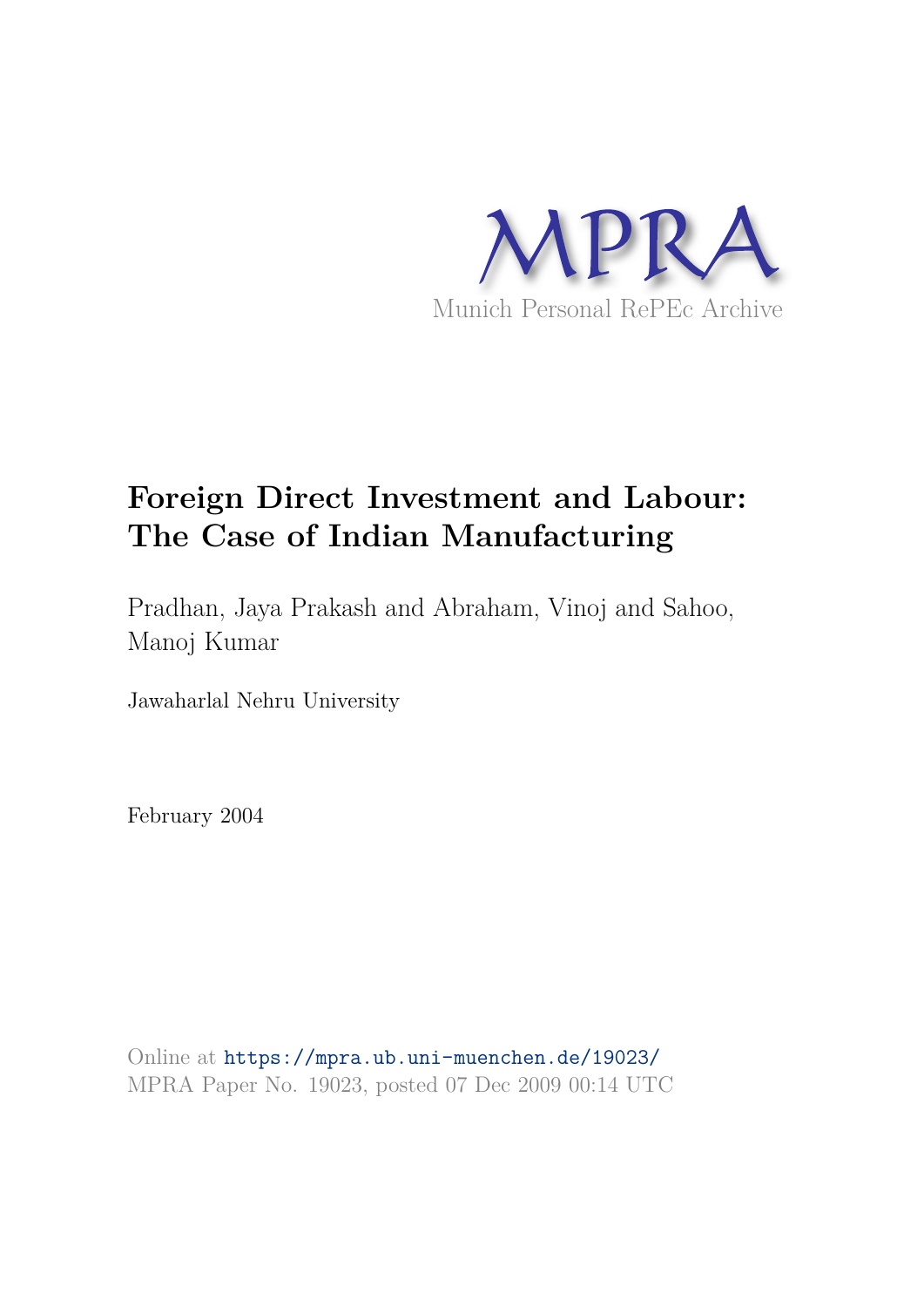[Pradhan, J.P., V. Abraham and M.K. Sahoo (2004) 'Foreign Direct Investment and Labour: The Case of Indian Manufacturing', *Labour & Development*, 10(1), pp. 58**–**79.]

# **Foreign Direct Investment and Labour: The Case of Indian Manufacturing**

Jaya Prakash Pradhan Vinoj Abraham Manoj Kumar Sahoo

Research Scholars Jawaharlal Nehru University New Delhi-67 E-mail**: pradhanjayaprakash@hotmail.com abrahamvinoj2003@hotmail.com sahoomanoj1@rediffmail.com**

**Contact Address:**  33-E, Brahmaputra Jawaharlal Nehru University

New Delhi-67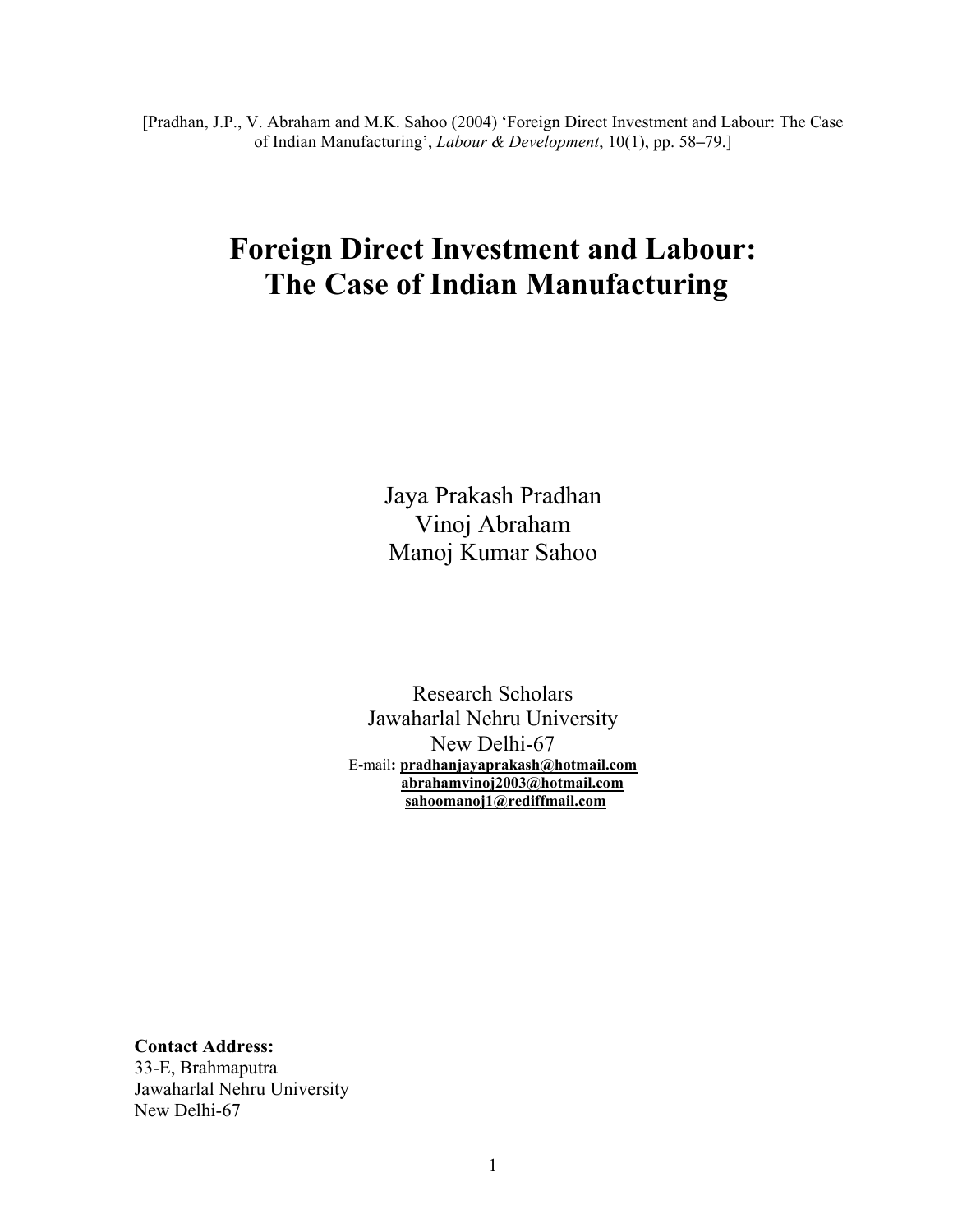# **Foreign Direct Investment and Labour: The Case of Indian Manufacturing**

\_\_\_\_\_\_\_\_\_\_\_\_\_\_\_\_\_\_\_\_\_\_\_\_\_\_\_\_\_\_\_\_\_\_\_\_\_\_\_\_\_\_\_\_\_\_\_\_\_\_\_\_\_\_\_\_\_\_\_\_\_\_\_\_\_\_\_\_\_\_\_\_\_\_\_\_

*Abstract: This paper makes an attempt to evaluate the employment and wage effects of FDI in Indian manufacturing. The findings suggest that foreign firms do not have any adverse effects on the manufacturing employment in India as compared to their domestic counterparts while they significantly pay relatively higher to their workers. Therefore this study tends to imply that labour in fact had benefited from foreign investment in India.* 

\_\_\_\_\_\_\_\_\_\_\_\_\_\_\_\_\_\_\_\_\_\_\_\_\_\_\_\_\_\_\_\_\_\_\_\_\_\_\_\_\_\_\_\_\_\_\_\_\_\_\_\_\_\_\_\_\_\_\_\_\_\_\_\_\_\_\_\_\_\_\_\_\_\_\_\_

*Key Words: FDI; Labour; Wages; Employment JEL Classification: F23; J31; J21* 

# **1. Introduction.**

The effect of foreign direct investment (FDI) on labour particularly on employment and wages continue to be an important issue for labour-surplus developing economies such as India with significant levels of unemployment. Unfortunately this issue has not yet received much attention in India even though the FDI inflows into the economy has seen dramatic growth in the 1990s following the continuing process of economic reforms including liberalization of the FDI policy. As FDI is increasingly claiming major chunk of aggregate investment in the economy the economic analysis of FDI should not be confined to its impact on output and productivity alone as the existing literature stands and must be broaden to investigate its impact on labour market. Unless the process of economic growth based on larger role of FDI meet the 'test of sufficient growth in gainful employment' over time the process of economic reforms which is continuously enlarging the role of FDI cannot be politically sustainable and bound to falter (Bhaduri 1996).

Theoretical understandings on 'why has foreign investment got differential impact on the labour market of the host country vis-à-vis their domestic counterparts?' can be deduced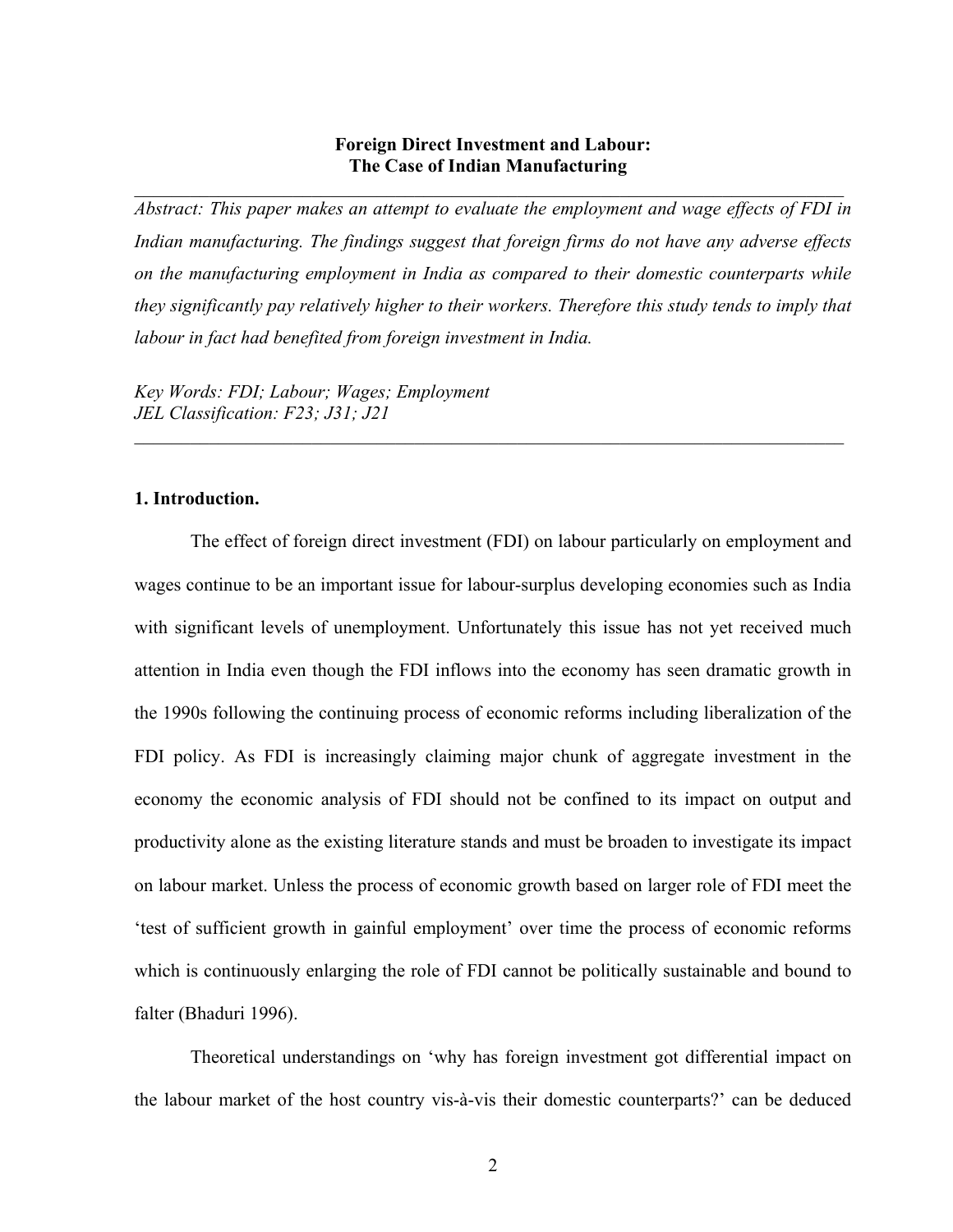from the industrial organization theory of FDI. This theory as proposed by Hymer (1960) and later extended by Kindleberger (1969) and Caves (1971) argued that foreign firms possess a bundle of intangible assets such as sophisticated product differentiation, management and organizational skill, and superior technology which provides some monopolistic advantages to these firms over the local and third country firms. The differential labour market outcome can emanate directly from the differences in the nature of technology employed by the foreign firms as compared to the domestic firms. If the foreign firms are employing relatively more capital intensive and skill biased technologies than domestic firms, then they can be expected to have lower employment elasticity of output as compared to the domestic firms with labourintensive techniques of production. For attracting high skilled workers for their sophisticated production technology and to prevent labour turnovers they can also be expected to pay higher to the labour. In view of this foreign investment can have significant implications for the distribution of national income as it tends to benefit only a minor section of labour force, namely skilled labourer, by generating employment for them and awarding higher wages, better working conditions and security of employment. Understanding of the labour market issue of foreign investment is even more important as it involves the possibility that it can crowd out domestic investment (Fry, 1992; Marksun and Venables, 1997; Agosin and Mayer, 2000; Kumar and Pradhan, 2002) with higher employment content.

Against this background the present paper seeks to make an exploratory attempt to evaluate the employment and wage effects of FDI in Indian manufacturing. The paper is structured in the following way: Section 2 summarizes the changes in policy regime and provides recent trends in FDI inflows into the Indian economy. It also provides a brief discussion on the significance of foreign firms in Indian manufacturing. Section 3 analyzes the labour impacts of FDI, presenting the industry-wise wage rate and employment elasticity of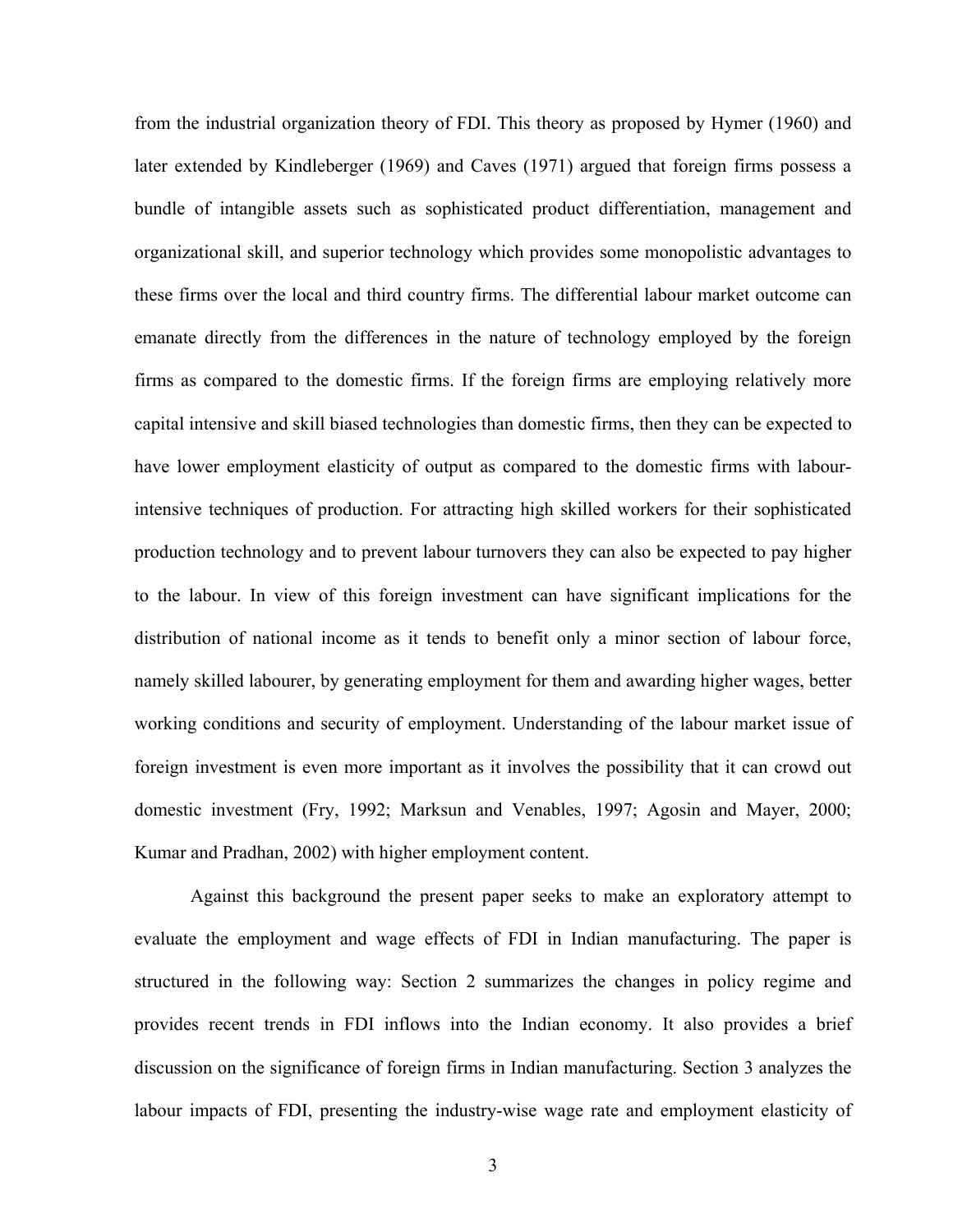output differentials between foreign and domestic enterprises. Finally, Section 4 concludes the paper with major findings.

#### **2. FDI Policy and Recent FDI Trends**

#### **2.1 FDI Policy Regime**

The evolution of India's FDI policy can be traced back into three distinct phases since Independence (Radhakrishnan and Pradhan 2000). From 1948-1980 Indian FDI policy became highly restrictive as a part of the import-substituting industrial policy pursued. The FDI policy during this phase was governed by three important government regulations such as the Industrial Development and Regulation Act (IDRA 1951), the Monopolies and Restrictive Trade Practices Act (MRTPA 1969) and the Foreign Exchange Regulation Act (FERA 1973). The IDRA with its elaborate industrial licensing system was sought to regulate the establishment of new industries, and expansion and diversification of existing enterprises. The MRTP Act had restricted the entry of large industrial houses including dominantly foreign owned companies in a number of industries other than 'core' industries and that requiring heavy investments. The FERA was promulgated to regulate the operation of foreign companies in India and required that all subsidiaries of foreign companies should bring down the foreign equity share to 40 percent or less. However, foreign companies operating in 'core' industries including plantations or producing predominantly for exports or bringing in sophisticated technologies were allowed to retain foreign equity holdings above the stipulated limit up to 74 percent. In short, during this period the FDI policy had restricted the entry of foreign firms into a select group of high priority industries, permitted only those new FDI proposals which were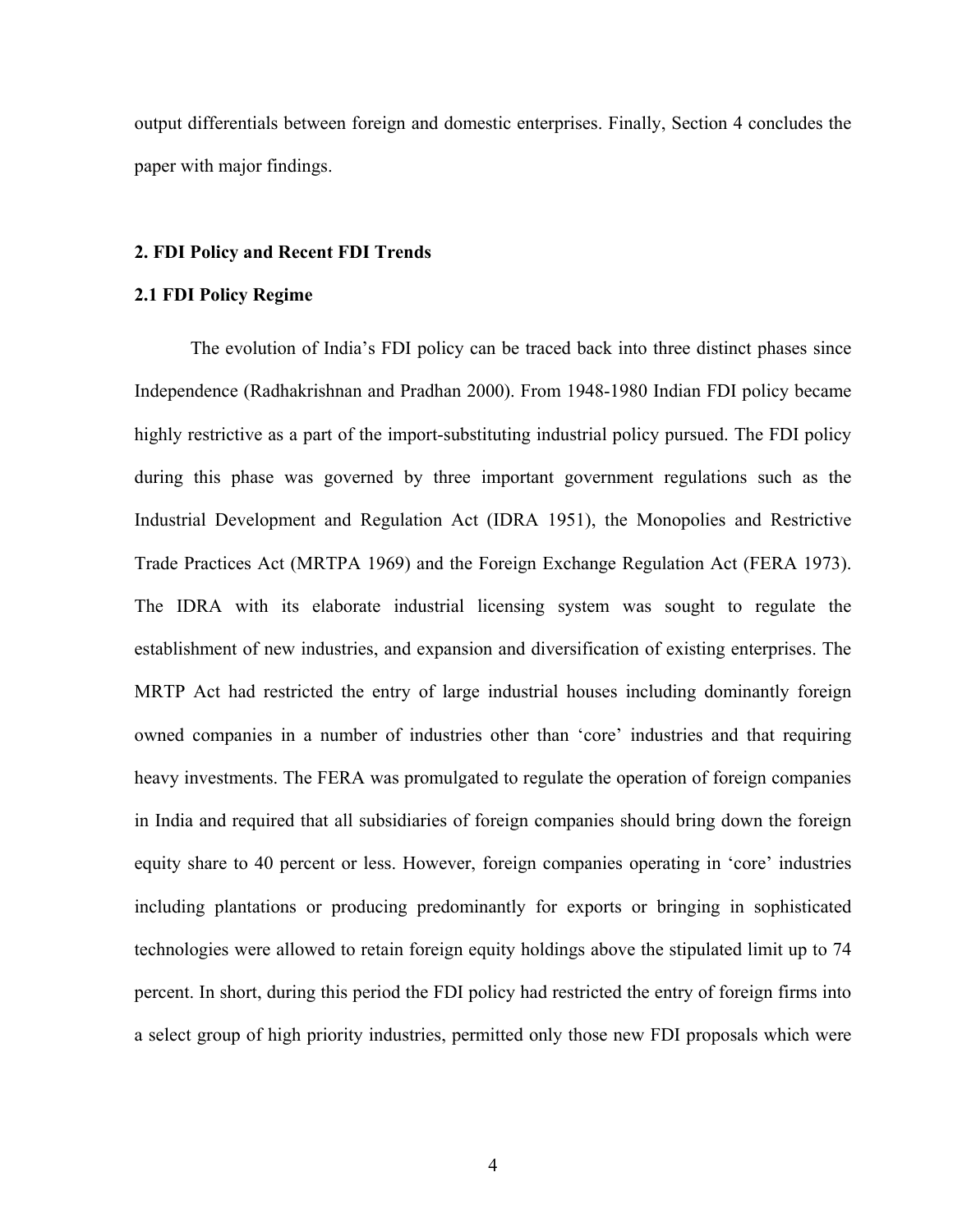accompanied by technology transfer and limiting foreign equity participation to 40 percent with few exceptions.

However, in the 1980s India's FDI policy began to liberalize. The inward looking industrial policies followed till 1970s with rigorous pursuance of import restrictions and indiscriminate import substitutions to a wide range of sectors, excessive planning, complex system of industrial licensing, trade policy generating strong anti-export bias, absence of domestic competition, and restrictive FDI policy led to the emergence of Indian manufacturing as high-cost, poor quality and low export-oriented. This led government to implement the partial measures of liberalization, de-licensing and a host of incentives to break the stagnation in industrial sector and to promote exports. As a part of this liberalization measures government attitude to FDI became more liberal. Foreign companies were allowed to enter into de-licensed 28 broad categories of industries and 82 bulk drugs and their formulations. The foreign companies with 100 percent export-orientation were exempted from the general ceiling of 40 percent under FERA and were exempt from licensing requirement for production in excess of licensed capacity and were provided duty-free access to imports of raw materials, intermediate goods, and capital goods on OGL.

The last phase in the evolution of FDI policy covers the period 1991 onwards. Following the balance of payment (BOP) crisis in 1990-91 India had implemented full-scale economic reforms in 1991 with radical changes in government policies relating to trade, industry, technology, foreign investment, exchange-rate, and so on. The New Industrial Policy (NIP) announced on 24 July 1991 had abolished industrial licensing system for all industries except where it is required for strategic or environmental concerns. As a result 80 percent of Indian industry was out of the licensing system. Many areas hitherto closed to private sector including foreign investment have been thrown open and the phase manufacturing programme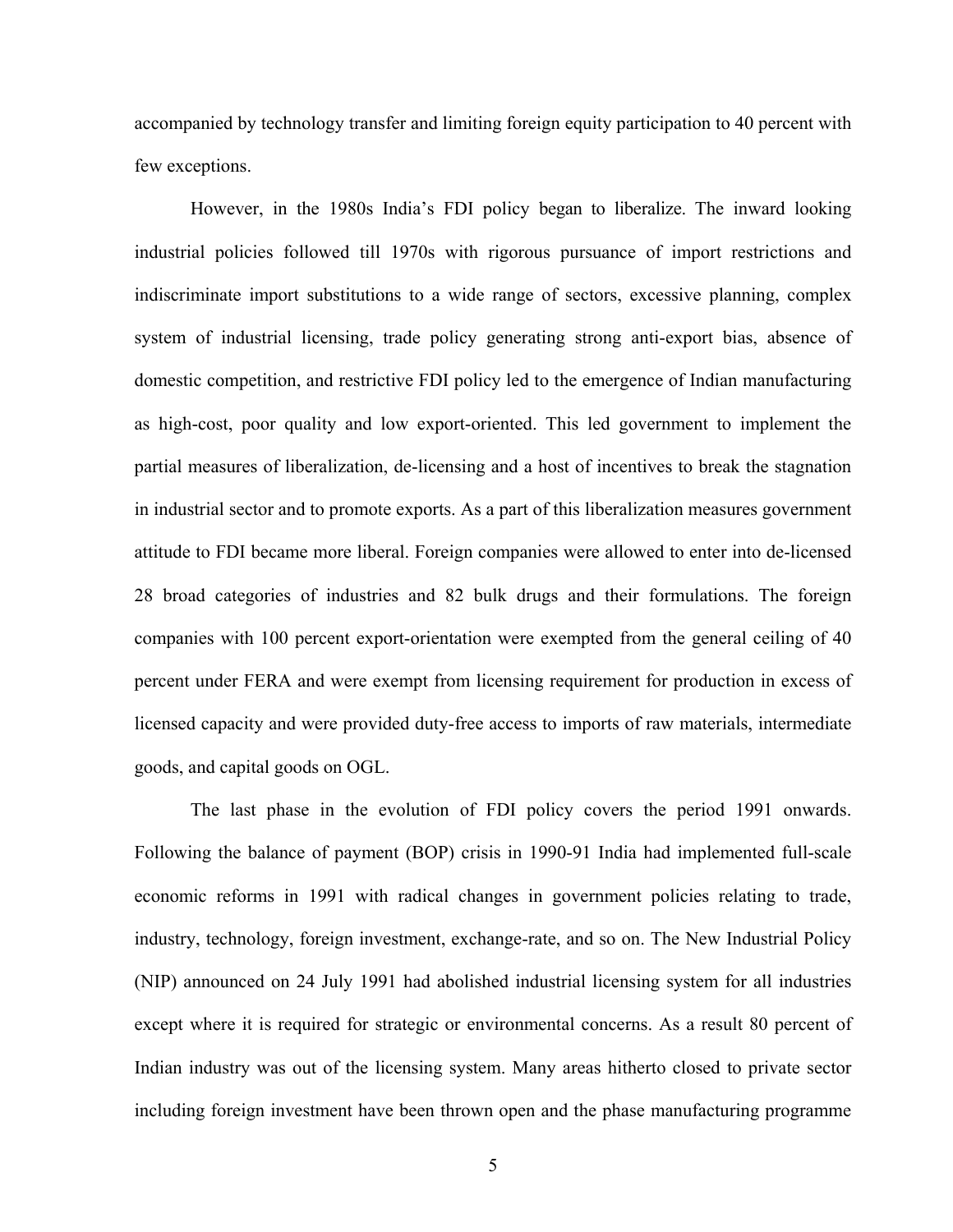(PMP) was abolished for all new projects. The limit of foreign equity participation was raised from 40 to 51 % in a wide range of industries as listed in Annexure III of the New Industrial Policy Statement of July 1991 and the automatic approval route has been put in place. The Foreign Investment Promotion Board (FIPB) has been established to negotiate with large international firms and to expedite the clearances required. It can also consider individual cases involving foreign equity participation over 51 per cent.

However, the initial changes in FDI policy announced in July 1991 had undergone significant changes with government announcing new reform measures in each passing year. These measures are being summarized in BOX 1.1.

| Year  | Description of measures adopted/industries liberalized.                                                                                                                                     |
|-------|---------------------------------------------------------------------------------------------------------------------------------------------------------------------------------------------|
| 1992- | • The dividend-balancing condition earlier applicable to foreign investment up to 51 % equity is                                                                                            |
| 1993  | no longer applied except for consumer goods industries.                                                                                                                                     |
|       | • FDI has been allowed in exploration, production and refining of oil and marketing of gas and                                                                                              |
|       | coalmines.                                                                                                                                                                                  |
|       | • NRIs and overseas corporate bodies (OCBs) predominantly owned by them are permitted for<br>100% investment in high-priority industries with reparability of capital and income. 100% NRIs |
|       | investment is also permitted in export houses, trading houses, hospitals, EOUs, sick industries,<br>hotels & tourism.                                                                       |
|       | • Disinvestments of equity is no longer needs to be at prices determined by the Reserve Bank.                                                                                               |
|       | • Adoption of national treatment principle by which companies with more than 40 % of foreign                                                                                                |
|       | equity are now treated on par with fully Indian-owned companies.                                                                                                                            |
|       | • Foreign companies have been allowed to use their trademarks on domestic sales from 14 May                                                                                                 |
|       | 1992.                                                                                                                                                                                       |
|       | • India has signed the Multilateral Investment Guarantee Agency Protocol for the protection of                                                                                              |
|       | foreign investment on 13 April 1992.                                                                                                                                                        |
| 1994- | • De-licensing of almost all bulk drugs and allowing automatic approval of foreign equity up to                                                                                             |
| 1995  | 51 % in most drugs and formulations.                                                                                                                                                        |
|       | • Basic telecommunication services hitherto reserved for the public sector were opened for                                                                                                  |
|       | private participation including foreign investment (up to 49%).                                                                                                                             |
|       | • RBI based automatic approval policy for foreign investment was made applicable to mining                                                                                                  |
|       | (except for automatic minerals and mineral fuels) subject to a limit of 50 % of foreign equity.                                                                                             |
|       | • Areas like development and maintenance of airport infrastructure and material handling at                                                                                                 |
|       | major airports have been opened up for private participation.                                                                                                                               |
| 1995- | • The number of items requiring industrial licensing has been further reduced to 15, which                                                                                                  |
| 1996  | account for only 15 % of manufacturing value-added.                                                                                                                                         |
|       | • The number of industries reserved for public sector has been further reduced to 6 namely                                                                                                  |
|       | defence products, atomic energy, coal and lignite, mineral oils, railway transport and minerals                                                                                             |

**Box 1.1 : India's regulatory environment for inward FDI, 1992-2001**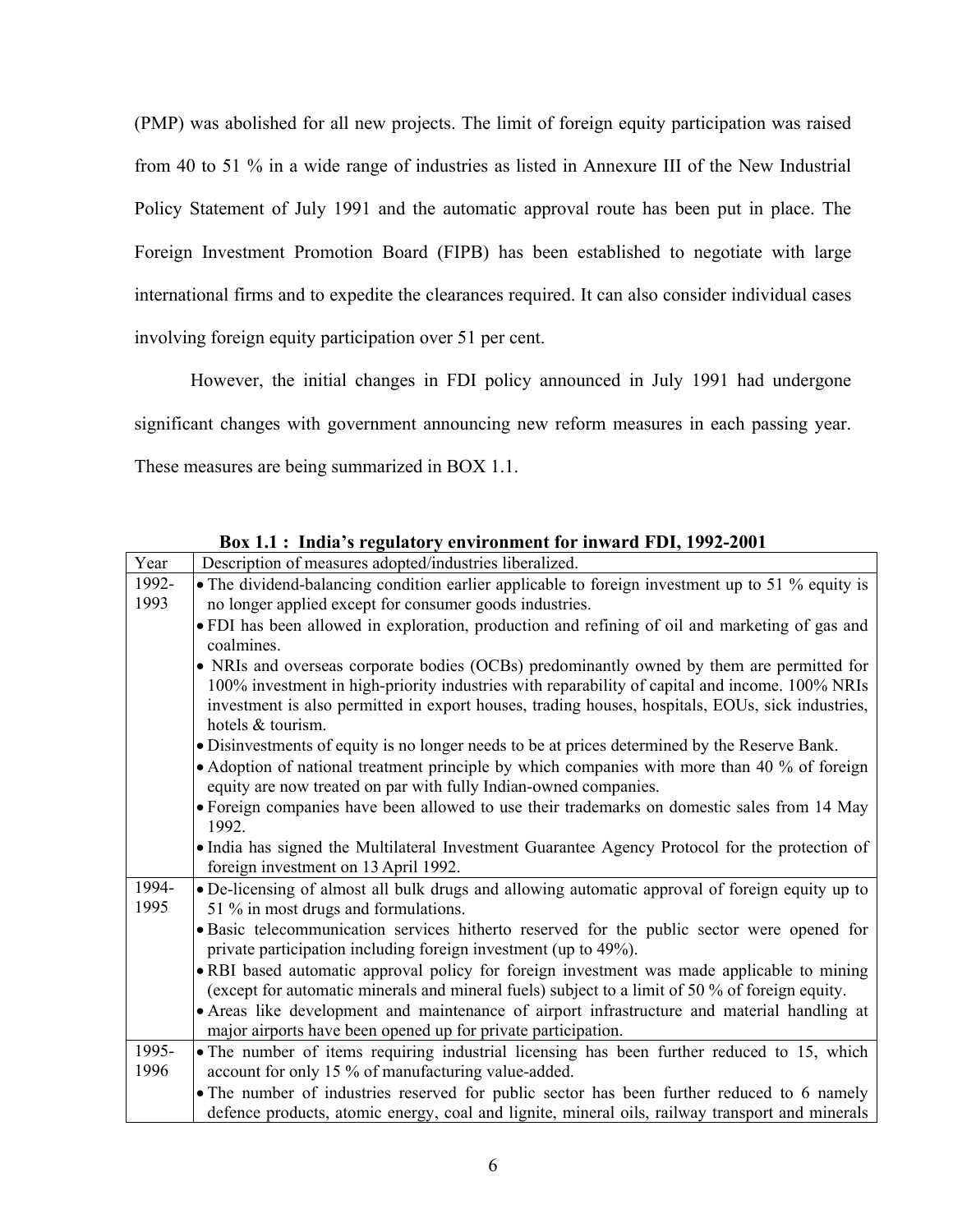|               | specified in the schedule to the Atomic Energy Order 1953.                                                                                                                                                                                                                                                                                                                                                                                                                                                                                                                                                                                                   |
|---------------|--------------------------------------------------------------------------------------------------------------------------------------------------------------------------------------------------------------------------------------------------------------------------------------------------------------------------------------------------------------------------------------------------------------------------------------------------------------------------------------------------------------------------------------------------------------------------------------------------------------------------------------------------------------|
|               | • Foreign investment has also been liberalized in many other sectors such as power (100%) and                                                                                                                                                                                                                                                                                                                                                                                                                                                                                                                                                                |
|               | industries reserved for SSI (up to 24 % equity which require prior SIA approval and export                                                                                                                                                                                                                                                                                                                                                                                                                                                                                                                                                                   |
|               | obligations).                                                                                                                                                                                                                                                                                                                                                                                                                                                                                                                                                                                                                                                |
| 1996-<br>1997 | • The list of Industries for automatic approvals of foreign equity by the RBI has been expanded<br>from 35 industries as mentioned in the Annexure III by including 3 industries relating to mining<br>activity for foreign equity up to 50 percent and 13 additional industries for foreign equity up to<br>51 percent. These 13 industries include a wide range of industrial activities in the capital goods<br>and metallurgical industries, entertainment electronics, food processing and service sector like<br>health, R&D, technical testing.<br>• In 9 industries including electricity, non-conventional energy, construction and maintenance (of |
|               | roads, bridges, harbours, runways etc), industrial and power plants, water transport, etc the<br>automatic approval of FDI enhanced up to 74 percent.                                                                                                                                                                                                                                                                                                                                                                                                                                                                                                        |
|               | • For expeditious approval of FDI in areas not covered under automatic approval, the first ever<br>guidelines for approval of foreign investment has been announced.                                                                                                                                                                                                                                                                                                                                                                                                                                                                                         |
| 1999-<br>2000 | • Foreign Investment Implementation Authority (FIIA) was established within Ministry of<br>Industry to felicitate approvals of foreign investment are quickly translated into actual. In<br>particular, in cases where FIPB clearance is needed, approval time has been reduced to 30 days.                                                                                                                                                                                                                                                                                                                                                                  |
|               | · Except a small negative list, all industries are placed under the automatic route for<br>FDI/NRI/OCB investment. The negative list includes all proposals requiring industrial license<br>under the Industries (Development and Regulation) Act 1951; cases having foreign equity more<br>than 24 percent in equity capital of units manufacturing items reserved for the SSI sector; all<br>items requiring industrial license in terms of the locational policy notified under the New<br>Industrial Policy, 1991; proposals having previous venture/tie-up; proposals falling outside<br>notified sectoral policy/caps etc.                             |
|               | • Foreign equity limit for FDI through automatic route for drugs and pharmaceuticals raised to 74                                                                                                                                                                                                                                                                                                                                                                                                                                                                                                                                                            |
|               | percent from 51 percent.                                                                                                                                                                                                                                                                                                                                                                                                                                                                                                                                                                                                                                     |
| 2000-         | • 100 % FDI permitted for business to business e-commerce                                                                                                                                                                                                                                                                                                                                                                                                                                                                                                                                                                                                    |
| 20001         | • The cap on FDI in the power sector has been removed                                                                                                                                                                                                                                                                                                                                                                                                                                                                                                                                                                                                        |
|               | • 100 % FDI permitted in oil refining.                                                                                                                                                                                                                                                                                                                                                                                                                                                                                                                                                                                                                       |
|               | • 100% FDI allowed in Special Economic Zones (SEZs) for all manufacturing activities.                                                                                                                                                                                                                                                                                                                                                                                                                                                                                                                                                                        |
|               | • Removal of dividend balancing condition on 22 consumer items.                                                                                                                                                                                                                                                                                                                                                                                                                                                                                                                                                                                              |
|               | • 100 % FDI permitted in telecom sector for certain activities with some conditions                                                                                                                                                                                                                                                                                                                                                                                                                                                                                                                                                                          |
|               | • Existing companies with FDI are eligible for automatic route to undertake additional activities<br>covered under automatic approval route.                                                                                                                                                                                                                                                                                                                                                                                                                                                                                                                 |
|               | • 26 % FDI in the insurance sector is eligible for automatic route subject to obtaining a license                                                                                                                                                                                                                                                                                                                                                                                                                                                                                                                                                            |
|               | from the Insurance $&$ Development Authority.                                                                                                                                                                                                                                                                                                                                                                                                                                                                                                                                                                                                                |
|               | • Automatic route is also open to 100 % FDI proposals in the information technology sector for<br>certain activities such as ISPs not providing gateways, Infrastructure Providers providing dark<br>fiber (IP category), electronic mail, and voice mail.                                                                                                                                                                                                                                                                                                                                                                                                   |
| $2001 -$      | • FDI up to 49 % is permitted in the private banking sector on the automatic route subject to                                                                                                                                                                                                                                                                                                                                                                                                                                                                                                                                                                |
| 2002          | conformity with RBI regulations.                                                                                                                                                                                                                                                                                                                                                                                                                                                                                                                                                                                                                             |
|               | • 74 % FDI is permitted in telecom sector for activities involving Internet Service Provider with<br>gateways, Radio paging, and end-to-end bandwidth subject to licensing and security<br>requirements.                                                                                                                                                                                                                                                                                                                                                                                                                                                     |
|               | • 100 % FDI is permitted in airports, with FDI above 74 % requiring prior approval of the                                                                                                                                                                                                                                                                                                                                                                                                                                                                                                                                                                    |
|               | Government.<br>• 100% FDI is allowed with prior government approval in courier services subject to existing                                                                                                                                                                                                                                                                                                                                                                                                                                                                                                                                                  |
|               | laws and exclusion of activities relating to distribution of letters.                                                                                                                                                                                                                                                                                                                                                                                                                                                                                                                                                                                        |
|               |                                                                                                                                                                                                                                                                                                                                                                                                                                                                                                                                                                                                                                                              |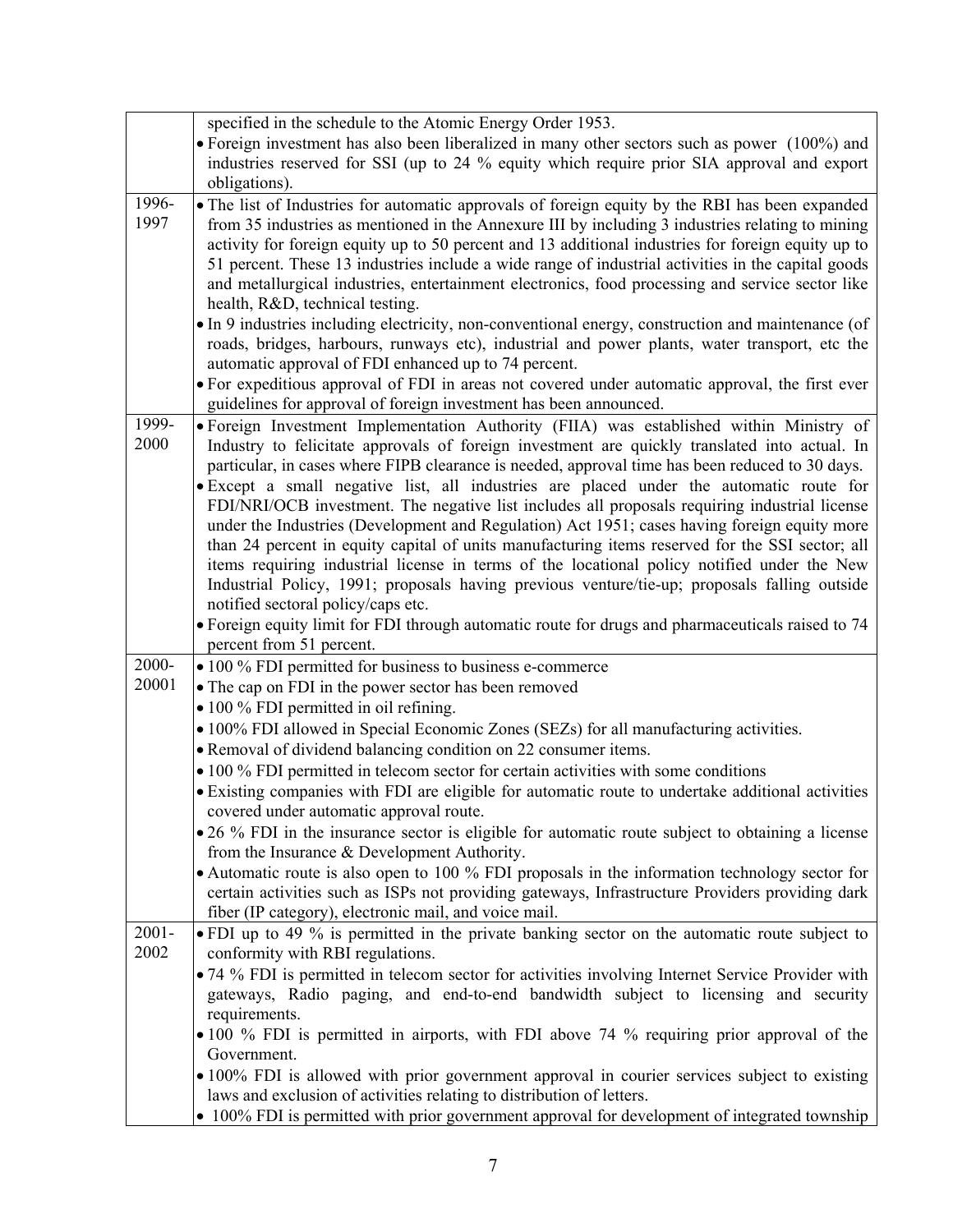| including housing, commercial premises, hotels, resorts, city and regional level urban            |
|---------------------------------------------------------------------------------------------------|
| infrastructure like roads and brides, mass rapid transit systems and manufacture of building      |
| material in metros.                                                                               |
| • 100% FDI is permitted under automatic route in hotel and tourism sector and for mass rapid      |
| transport systems in all metropolitan cities including associated commercial development of real  |
| estate.                                                                                           |
| • 100% FDI in drugs and pharmaceutical (excluding those which attract compulsory licensing or     |
| produced by recombinant DNA technology and specific cell/tissue targeted formulations) is         |
| placed under the automatic approval route.                                                        |
| • The defence sector is opened up to 100 % for private sector participation with FDI permitted up |
| to 26 % both subject to licensing.                                                                |

Source: Authors compilation based on various issues of Economic Surveys, Government of India.

# **2.2 Recent Trends in FDI**

 The liberalization of FDI regime during 1990s has witnessed a rapid increase in FDI inflows into India. The FDI inflow which has hovered around an average of \$ 33 million during 1975-79 and \$ 105 million during 1980-89, zooms to a record level of \$1741 million during 1990s (Table-1). The Figure-1 clearly shows that FDI inflows during the restrictive periods were very minimal and have picked up only during the liberalization phase. In the boom period of 1990s the FDI inflows has grown at a much faster rate attaining the peak level of \$ 3.62 billion in 1997, then had slowed down in 1998 and 1999 before again rising during 1999-2001. This rapid growth in FDI inflows can be seen as resulting from the liberalization process relaxing restrictions on foreign ownership in existing sectors and opening up of many new sectors such as mining, banking, insurance, telecommunications, construction and management of ports, harbors, roads and highways, airlines, and defence equipment. Other factors that may have contributed towards this increasing trend may be the high growth performance and large size of the domestic markets.

 Not only FDI inflows have risen dramatically during 1990s but also their nature and characteristics has undergone significant changes (see Kumar 1998; Rao et. al. 1999 for more details). Prior to 1991 the majority of FDI projects approved are invariably of minority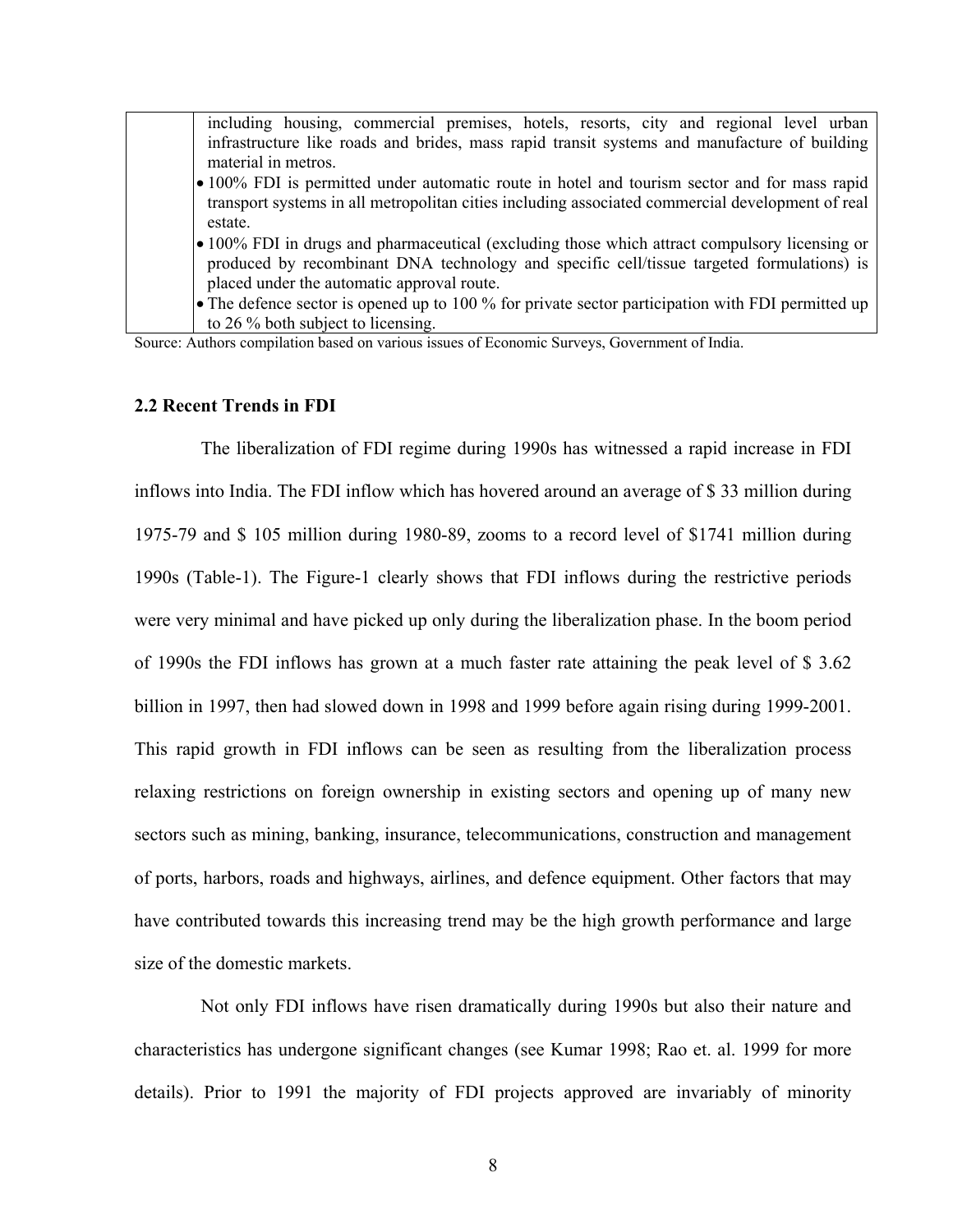ownership of less than 40 percent as postulated by FERA and were overwhelmingly directed at manufacturing sector. However, FDI activities during 1990s has taken majority ownership in majority of FDI approvals cases and were primarily directed at the service sector like telecommunications, financial and banking, hotel & tourism, and air & sea transport. Another significant development in FDI inflows during 1990s is the emergence of M&As as an important channel of FDI inflow (Kumar 2000). Before 1990s invariably FDI entry was in the nature of greenfield investments whereas over 1997-1999 nearly 39 percent of FDI inflows into India has been in the form of M&As by foreign companies of existing Indian enterprises.



**Figure-1 FDI Inflows into India, 1975-2001** 

Source: Author based on UNCTAD on line FDI Statistics (2003)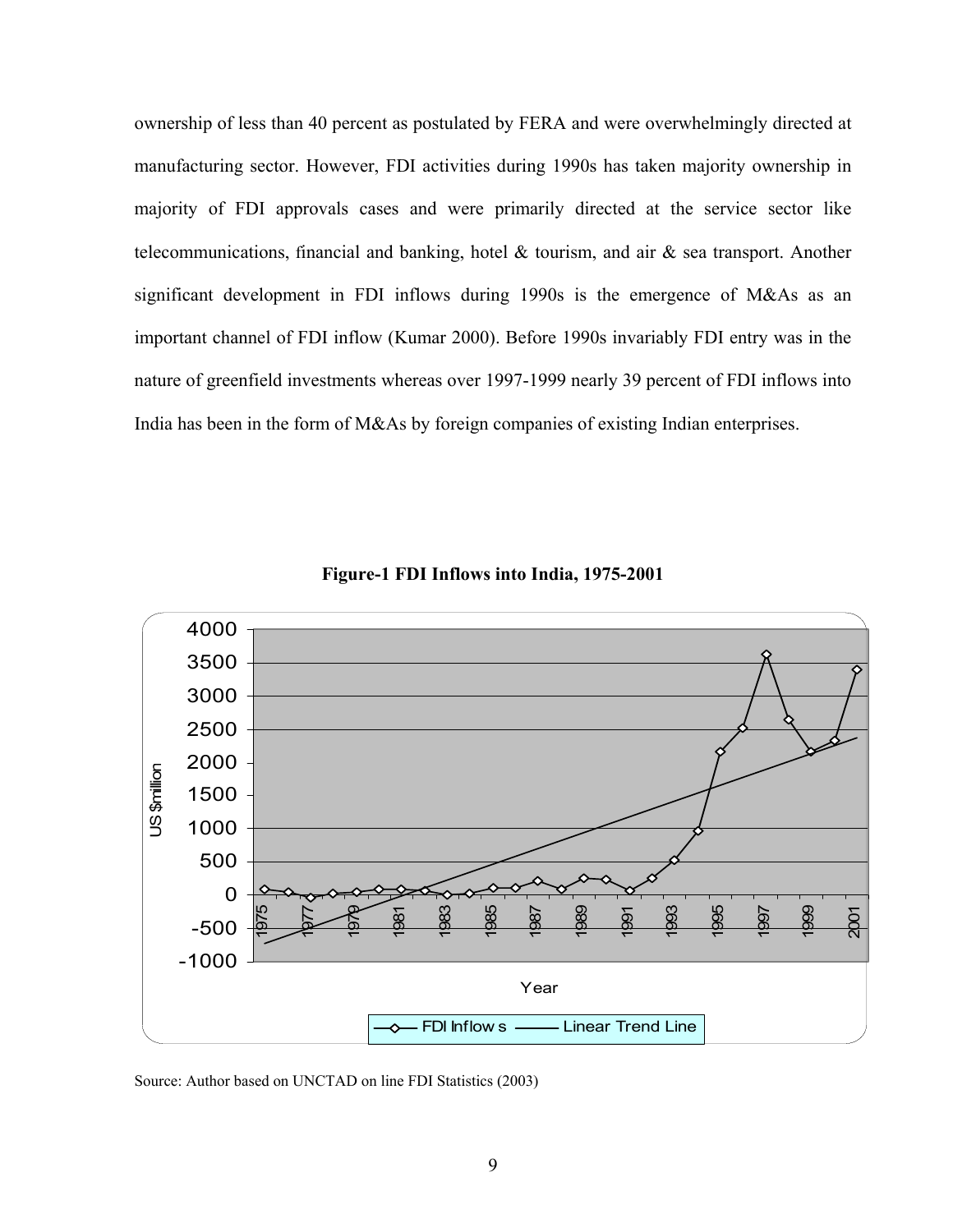|           | (Annual Average)    |               |                                 |                           |                         |            |
|-----------|---------------------|---------------|---------------------------------|---------------------------|-------------------------|------------|
|           | FDI (US \$ million) |               | FDI Inflows                     |                           | <b>FDI</b> Inward Stock |            |
| Period    | Inflows             | <b>Stocks</b> | as percentage of<br><b>GFCF</b> | per \$1 000<br><b>GDP</b> | As a % of GDP           | per capita |
| 1975-79   | 33.4                |               | 0.184                           | 0.308                     |                         |            |
| 1980-89   | 104.8               | 1117.3        | 0.213                           | 0.429                     | 0.489                   | 1.476      |
| 1990-2001 | 1740.6              | 9109.6        | 1.796                           | 4.071                     | 1.993                   | 9.334      |

**Table-1 Economic Significance of FDI Inflows in India** 

Source: Author's estimation based on UNCTAD on line FDI Statistics (2003)

To have an idea about the economic significance of FDI inflows for Indian economy some traditional indicators like FDI share in domestic capital formation and GDP has been presented in Table-1. Although for Indian economy the share of FDI inflows in the gross fixed capital formation (GFCF) is not substantial but was found to be steadily increasing from 0.18 percent in 1975-79 to 0.21 percent in 1980-89 and further to 1.8 percent in 1990-2001. This is indicative of the fact that FDI is increasingly contributing towards bridging the domestic resource gap by allowing higher level of investment otherwise not possible. If FDI stock can be taken to represent the activities carried out by foreign resources in India, then the share of FDI stock to GDP measure the importance of foreign production in overall economic activities of the economy. It can be seen from Table-1 that FDI stock as a percent of GDP has increased from 0.5 percent in 1980s to nearly 2 percent in 1990s. Therefore the role of FDI inflows in Indian economy has steadily increased during the 1990s.

### **2.3 Role of FDI in Indian Manufacturing**

The large scale entry of foreign firms and increasing foreign participation in existing enterprises during 1990s can be argued to have augmented the contribution of FDI-led production towards domestic output in Indian manufacturing. Although the estimates for late 1990s is not available several studies in the past on foreign firms share in gross sales of total manufacturing and of individual industries suggest that foreign firms continue to have a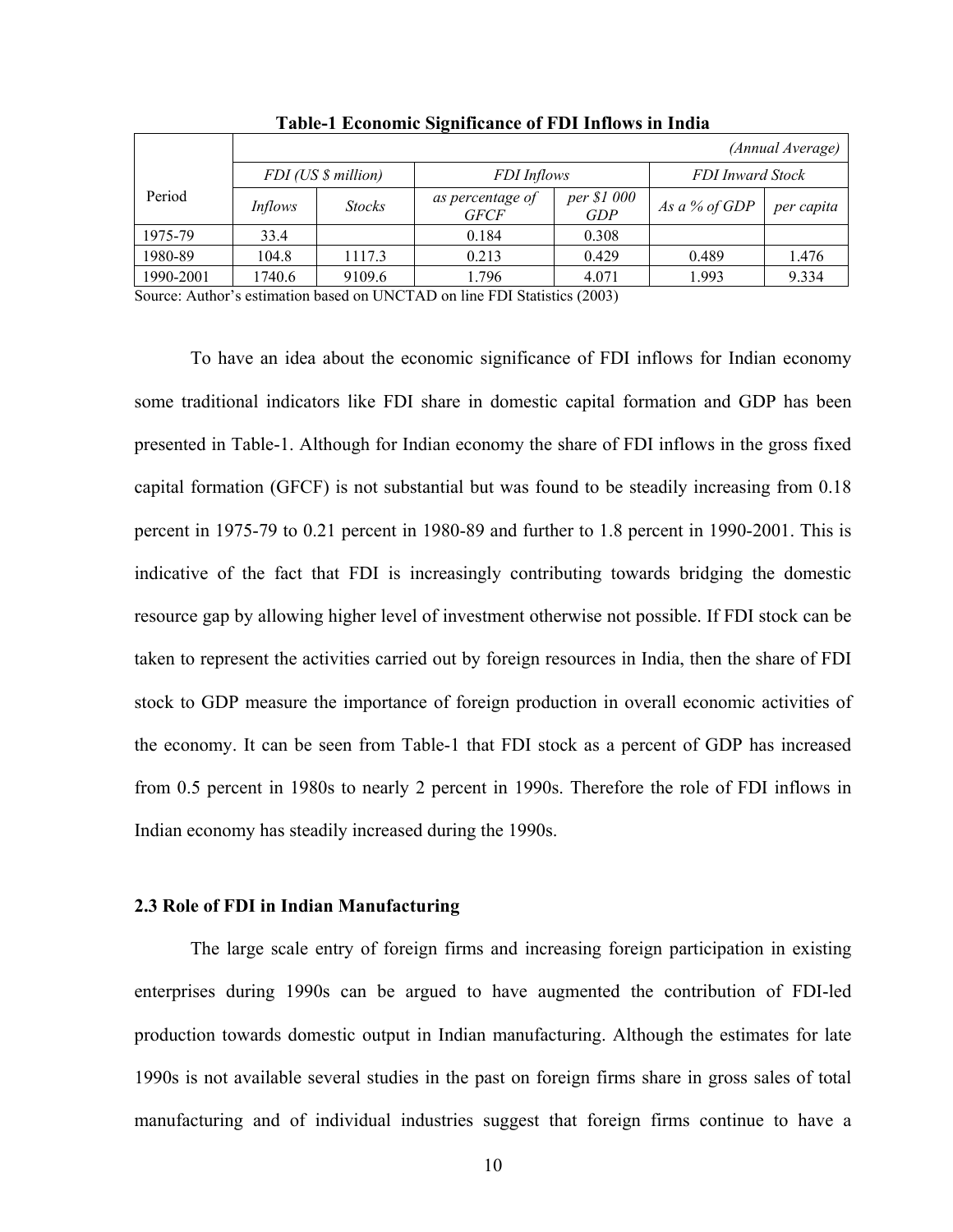dominant position in Indian manufacturing with wide inter-industry variation (Chandra, 1977; Kumar, 1988; Arthreye and Kapur, 1999). Kumar (1990) had estimated that the foreign controlled firms accounted for nearly 25 per cent of output of larger private corporate sector and 31 per cent in manufacturing sector in 1980-81. The estimates for total manufacturing by Arthreye and Kapur (1999) suggest that foreign firms in 1990-91 were source of about 26 percent of sales, which has declined from 31 percent in 1980-81. The long-term trends in the share of foreign firms in total sales has observed a moderate decline between 1970-1990 given the restrictive attitude followed by government with respect to FDI. Given the liberalization of FDI policy and boom in FDI inflows the share of foreign firms must have risen in the 1990s and must have been greater than a quarter of gross sales. Therefore, foreign firms are now increasingly contributing towards domestic production in Indian manufacturing.

#### **3. Labour Impact of FDI**

The previous discussion shows that foreign firms are dominant producers in Indian manufacturing with their role increasing with each passing year. Thus they can be expected to have significant impact on Indian labour market in terms of employment generation and wages given to the workers. To examine the impact of foreign ownership on labour the study has obtained firm-level employment and wage data from the PROWESS database (2003) of the Centre for Monitoring Indian Economy (C.M.I.E.) for year 2001-2002. Employment data relating to previous years are not available as the provisions of the Companies Act, 1956 and the Companies (Particulars of employees) Rules, 1975 never required companies to reveal their total number of employees. Only the recent amendment in 2000 made it mandatory for companies to reveal their total number of employees. As the employment data is available for limited number of firms the findings of the study can be taken as indicative and exploratory in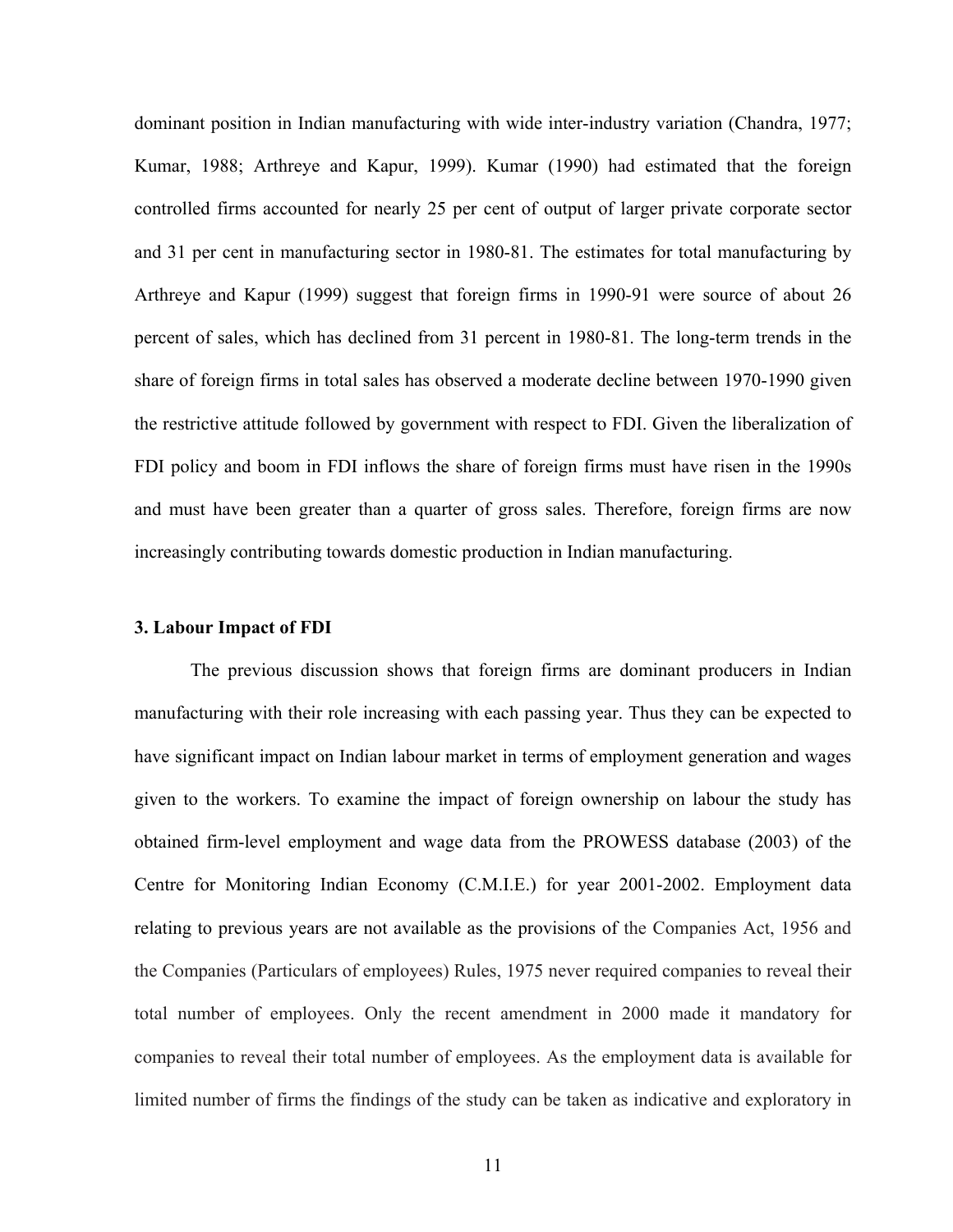nature. To differentiate between foreign and domestic firms a cut off point of 25 percent of foreign share, as used in the previous literature, has been employed. Firms with 25 percent or more foreign ownerships are classified as foreign firms and rest of the firms are classified as the domestic firms.

### **3.1 The 'Wage' Impact**

The average wage rate of foreign and domestic enterprises in 11 broad sectors of Indian manufacturing is provided in Table-2. In majority of industries foreign firms have paid higher wage rate than domestic enterprises. In 9 industries where foreign firms have superior wage performance, the ratio of average wage rate of foreign firms to that of domestic firms varied from a highest of 213 percent in the textile, leather  $\&$  footwear segment of Indian manufacturing to a minimum of 119 percent in the case of transport equipment. There are only two industries namely non-electrical machinery and miscellaneous manufacturing where domestic firms had higher wage rate than foreign firms. The average of all industries showed that foreign firms paid 28 percent higher wage rate than domestic enterprises. This finding is quite supportive of the study of Aitken et al. (1996) which found higher levels of foreign ownership are associated with higher wages in Mexico, Venezuela and the United States and that the lack of spillovers between foreign firms and domestic firms explains the wage gap. The relative higher wage rate in the case of foreign firms in Indian economy may have been resulted from the fact that foreign firms are employing more skilled workers for their skill- biased technologies and are paying relatively more to attract and retain such workers. In this sense the skill gap between foreign and domestic firms can explain their wage rate differential.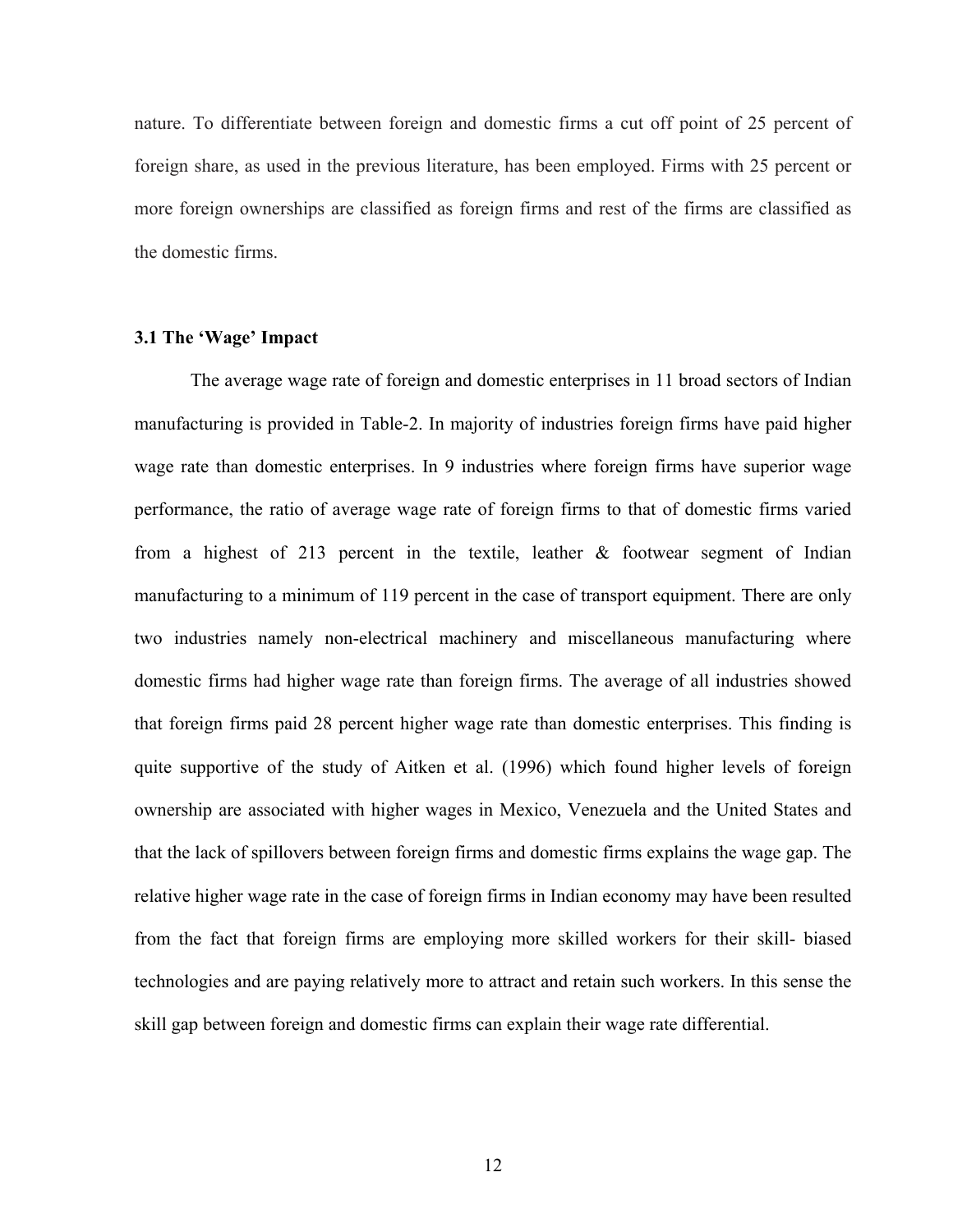| Industry                            | Average Wage Rate (\$ 000) |                     |               |  |  |
|-------------------------------------|----------------------------|---------------------|---------------|--|--|
|                                     | Foreign Firms (FF)         | Domestic Firms (DF) | FF as % of DF |  |  |
| Food, beverages & tobacco products  | 2.22                       | 1.18                | 188           |  |  |
|                                     | (11)                       | (34)                |               |  |  |
| Textile, leather & footwear         | 3.74                       | 1.75                | 213           |  |  |
|                                     | (6)                        | (43)                |               |  |  |
| Rubber & plastic products           | 7.66                       | 5.01                | 153           |  |  |
|                                     | (3)                        | (24)                |               |  |  |
| Cement & glass                      | 5.20                       | 3.42                | 152           |  |  |
|                                     | (2)                        | (22)                |               |  |  |
| Chemicals excluding pharmaceuticals | 6.60                       | 4.87                | 135           |  |  |
|                                     | (14)                       | (42)                |               |  |  |
| Electrical machinery                | 5.72                       | 3.79                | 151           |  |  |
|                                     | (7)                        | (25)                |               |  |  |
| Non-electrical machinery            | 4.04                       | 5.43                | 74            |  |  |
|                                     | (12)                       | (19)                |               |  |  |
| Transport equipment                 | 4.83                       | 4.05                | 119           |  |  |
|                                     | (10)                       | (26)                |               |  |  |
| Pharmaceuticals                     | 6.37                       | 3.74                | 170           |  |  |
|                                     | (8)                        | (26)                |               |  |  |
| Electronics                         | 6.34                       | 4.83                | 131           |  |  |
|                                     | (6)                        | (22)                |               |  |  |
| Misc. Manufacturing                 | 4.08                       | 6.19                | 66            |  |  |
|                                     | (3)                        | (25)                |               |  |  |
| Average of All Industries           | 5.16                       | 4.02                | 128           |  |  |
|                                     | (82)                       | (308)               |               |  |  |

**Table-2 Wage Rate of Foreign and domestic Firms in Indian Manufacturing, 2001-2002** 

Note: Number of firms is in parentheses; wage rate is calculated as the weighted average of firms wage rate using employment as the weight

Source: Author's estimation based on PROWESS Database (2003).

This simple comparison of foreign and domestic firms on the basis of average wage rate may be indicative of differences in their wage behaviour but is by no means definite. We have not yet controlled many extraneous factors such as productivity, firm size or other factors that might be affecting systematically the wage behaviour of both the groups of firms. Incorporating the impact of these extraneous factors is important as vindicated by Globerman et. al. (1994) who found that the wage gap between foreign and domestic firms in Canada vanishes once controls for size and capital-intensity are introduced. In what follows we have estimated a simple wage determination model for Indian manufacturing of the following form: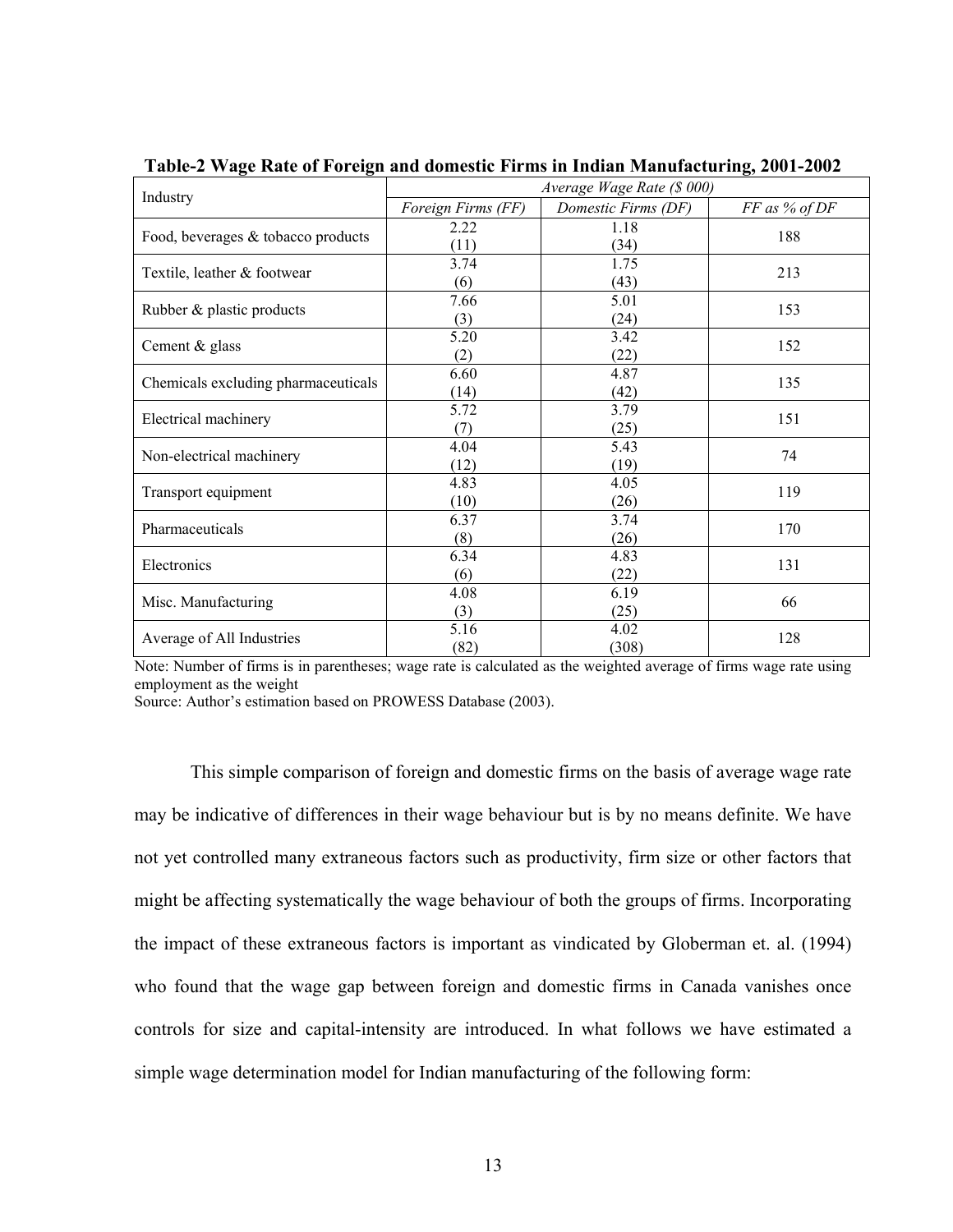$$
WAGE_i = \beta_0 + \beta_1 LPROD_i + \beta_2 AGE_i + \beta_3 SIZE_i + \beta_4 KLINKT_i
$$
  
+  $\beta_5 EXPOINT_i + \beta_6 FSHARE_i + \sum_j \beta_j SECDUM_j + u_i$  (A)

*Where:* 

 $\overline{a}$ 

*WAGEi*: Wages (\$ million) per worker paid by *i*th firm. *LPRODi* : The net value-added generated (\$ million) per worker in *i*th firm. *AGEi*: The age of *i*th firm in number of years. *SIZEi*: Total sales (\$ million) of *i*th firm. *KLINTi*: The ratio of net fixed asset to worker. *EXPOINTi*: Exports of *i*th firm as a percentage of sales. *FSHARE<sub>i</sub>*: The share of foreign ownership  $\frac{6}{6}$ . <sup>Σ</sup>*jSECDUMj* :The set of sector-specific dummies.  $u_i$ : The random disturbance term.

The model A has been estimated based on the data for 11 broad industries with a sample of 326 Indian manufacturing enterprises collected from the Prowess Data Base (2003) of the Centre for Monitoring Indian Economy (CMIE). The results obtained from the OLS regression with Huber-White robust standard errors corrected for the problem of heteroscedasticity has been summarized in Table-3. Along with the traditional OLS coefficients, the study has provided a vector of fully standardized coefficients<sup>1</sup> know as β coefficients along with their ranking. The β coefficients are scale-free and hence useful in comparing the relative strength of different independent variables explaining the wage behavior of Indian manufacturing firms.

<sup>&</sup>lt;sup>1</sup> To obtain these coefficients one need to compute the standardized variables and then re-estimate the model. Alternatively the standardized coefficient  $\beta_{1s}$  for a particular variable  $X_1$  can be obtained as  $\beta_{1s} = \beta_{1u} * (\sigma \mathbf{1} / \sigma_v)$ where  $\beta_{1u}$  is the un-standardized coefficient associated with  $X_1$ ,  $\sigma_1$  and  $\sigma_v$  is the standard deviation of  $X_1$  and Y (the dependent variable) respectively.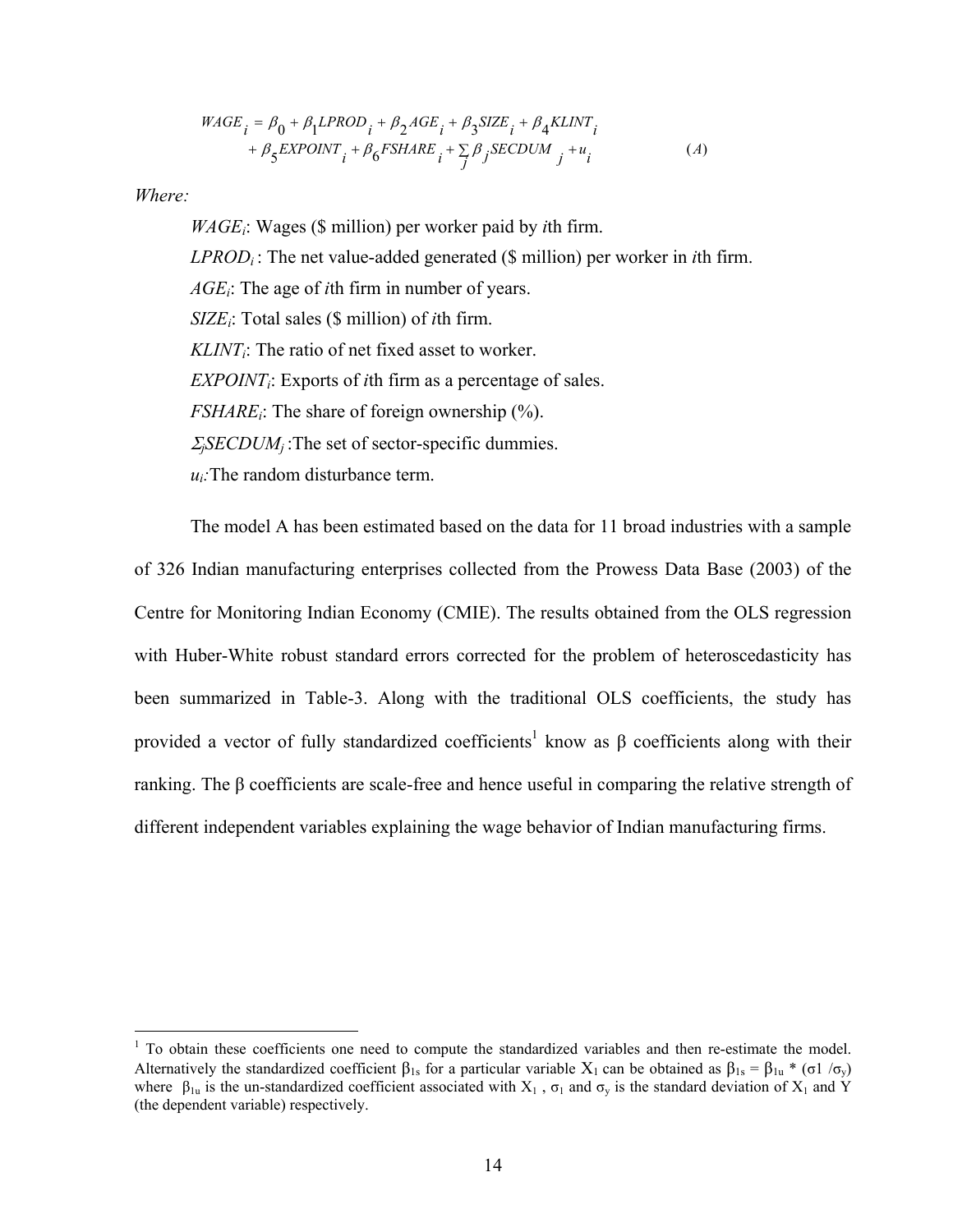| Dependent Variable: Wage Rate (in \$ million) |                                     |                                  |                |  |
|-----------------------------------------------|-------------------------------------|----------------------------------|----------------|--|
| Independent Variable                          | <b>Un-standardized Coefficients</b> | Fully- standardized Coefficients |                |  |
|                                               | (t value)                           | Value                            | Rank           |  |
| <b>LPROD</b>                                  | $0.09308312***$<br>(4.42)           | 0.3487                           | $\overline{2}$ |  |
| AGE                                           | $0.00003625***$<br>(5.09)           | 0.2530                           | $\overline{3}$ |  |
| <b>SIZE</b>                                   | $-0.00000126***$<br>(2.79)          | $-0.2344$                        | 4              |  |
| <b>KLINT</b>                                  | 0.01987816***<br>(2.97)             | 0.4807                           | $\mathbf{1}$   |  |
| <b>EXPOINT</b>                                | $-0.00000527$<br>(1.18)             | $-0.0394$                        | 13             |  |
| <b>FSHARE</b>                                 | $0.00002446***$<br>(4.18)           | 0.1881                           | 5              |  |
| D Food, beverages & tobacco<br>products       | 0.00021420<br>(0.26)                | 0.0179                           | 16             |  |
| D Textile, leather & footwear                 | $-0.00158850***$<br>(3.54)          | $-0.1634$                        | 6              |  |
| D_Rubber & plastic products                   | $-0.00109809**$<br>(2.55)           | $-0.1222$                        | 8              |  |
| D Cement & glass                              | $-0.00096477$<br>(1.39)             | $-0.0853$                        | 9              |  |
| D Chemicals excluding<br>pharmaceuticals      | $-0.00164244***$<br>(3.17)          | $-0.1339$                        | $\overline{7}$ |  |
| D_Electrical machinery                        | $-0.00017813$<br>(0.30)             | $-0.0208$                        | 15             |  |
| D Non-electrical machinery                    | $-0.00046577$<br>(1.03)             | $-0.0412$                        | 12             |  |
| D Transport equipment                         | 0.00054582<br>(0.69)                | 0.0491                           | 10             |  |
| D Pharmaceuticals                             | $-0.00028951$<br>(0.62)             | $-0.0274$                        | 14             |  |
| D Electronics                                 | $-0.00047938$<br>(0.94)             | $-0.0480$                        | 11             |  |
| Constant                                      | 0.00159547***                       |                                  |                |  |
|                                               | (3.63)                              |                                  |                |  |
| F(16, 309)                                    | 17.03                               |                                  |                |  |
| Prob > F                                      | 0.0000                              |                                  |                |  |
| Observations                                  | 326                                 |                                  |                |  |
| R-squared                                     | 0.5541                              |                                  |                |  |

**Table-3 Determinants of Wage Rate in Indian Manufacturing**

Note: Robust t-statistics in parentheses; Rank is based on absolute value of standardized coefficients; Base category in the case of sectoral dummies is the Misc. Manufacturing; \* Significant at 10%; \*\* significant at 5%; \*\*\* significant at 1%

The estimated model has got a highly significant F-statistic suggesting that all the determinants taken together have contributed significantly towards the inter-firm wage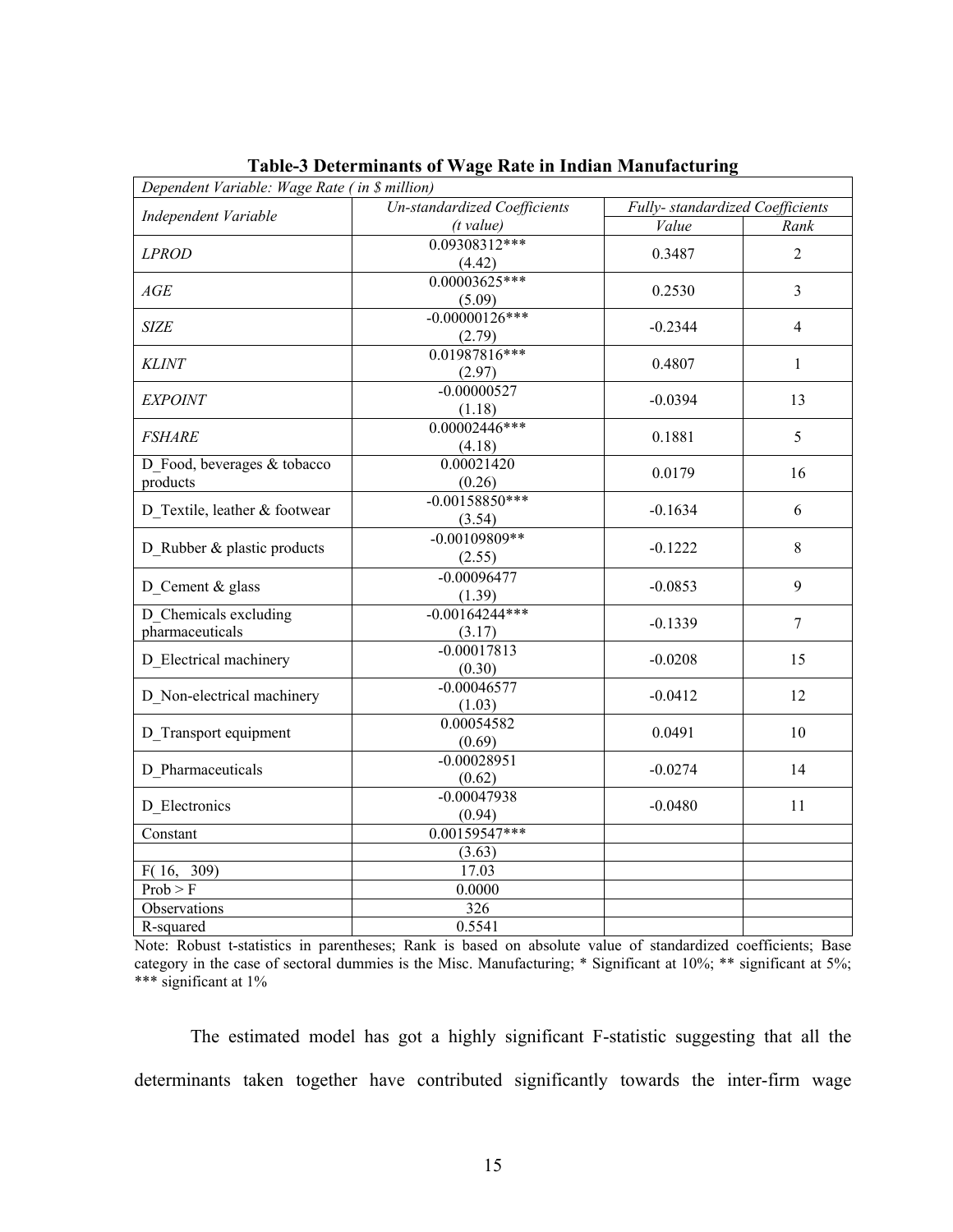differentials of Indian manufacturing firms. The R-squared value indicate that they taken together explained about 55 percent of variation in the wage rate which is quite reasonable considering the wide firm-specific heterogeneity existing in a cross-sectional analysis like ours.

The important point that emerges in our analysis is that the foreign share (FSHARE) has got a strong positive impact, which is statistically different from zero. This suggests that foreign firms in general pays higher wage rate even after the influences of other firm-specific factors and sectoral variations are controlled for. The vector of standardized coefficients shows that it is the fifth dominant factor of firm-level wage rate variation. Does the argument that wage gap between foreign and domestic firms is reflective of their skill gap still remain valid? As the impact of variable LPROD measuring the quality of human capital in labour such as experience, education and training has been controlled along with the capital-intensity (KLINT) of the firms it appears that the wage gap in Indian manufacturing may have other reasons than the skill factor alone.

The impact of LPROD is positive and statistically significant implying that higher the labour productivity higher is the wage rate, ceteris paribus. According to the β coefficients it is the second most dominant factor affecting wage rate behaviour. This finding is clearly supportive of the neoclassical model on demand for labour where the profit maximizing individual firm's wage rate is related to the marginal productivity of labour. KLINT capturing the capital-intensity of firms comes out with a positive impact and is statistically highly significant. The variable contributes maximum towards explaining the wage behaviour. It would appear that firms in Indian manufacturing using capital-intensive technologies pay relatively more to their workers owing to the nature of factor-substitutions. The capitalintensive technologies tend to substitute routinized work done by less skilled workers like handling, storage, transport, administrative etc. while retaining skilled and specialized workers.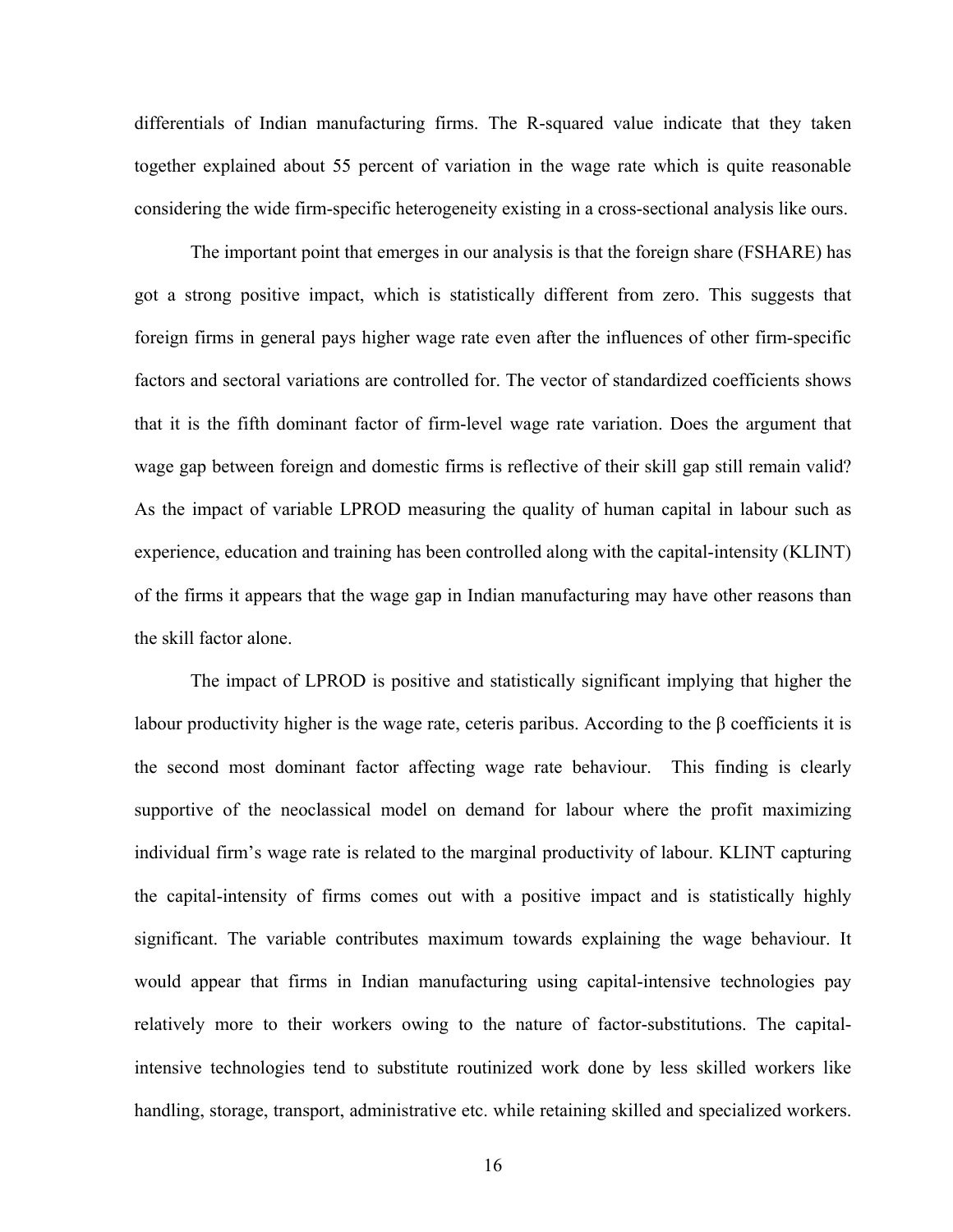In this case losing the skilled workers is very costly for the firms and they pay higher wages as a trade-off to costly labour turnovers.

The age of the firm has a positive sign and is statistically significant. It appears that the earnings of the workers in older established firms are relatively higher than in younger firms. However, the size of the firm has got a significantly negative impact on the wage rate given to the workers. This is contrary to the general expectation that size, being a proxy for various unobserved factors like large resource base and worker participation in monopoly profits, should have a positive impact. The negative association between wage rate and firm size thus suggest that large firms in Indian manufacturing may not be sharing their monopoly profits with their workers while smaller sized firms, which have low probability of survival, have to pay a wage premium to their workers to compensate them for the unfavourable job characteristics including a higher probability of job loss and less job satisfaction they face in working with smaller sized firms. The variable EXPOINT measuring export orientation has come out with a non-significant coefficient implying that exporting does not have any systematic effect on the wage behaviour of the sample firms.

Finally the empirical analysis also brings out that the wage behaviour of firms differs across certain sectors. In particular the wage rate offered by firms belonging to three industry groupings such as textile, leather  $\&$  footwear, rubber  $\&$  plastic products, and chemicals excluding pharmaceuticals, on an average, tends to pay less to workers than the miscellaneous manufacturing.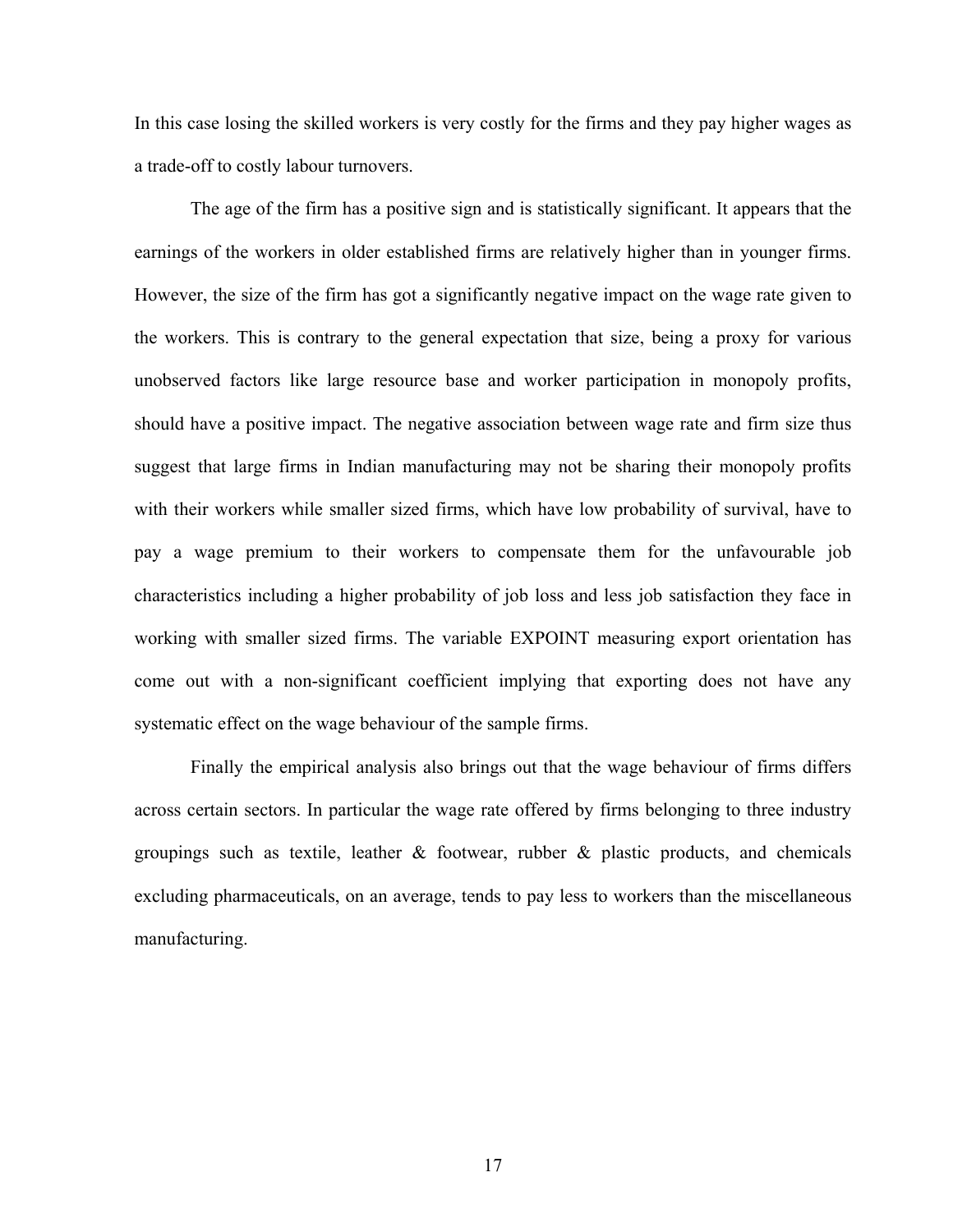#### **3.2 The 'Employment' Impact**

To analyze the employment impact of FDI the paper has estimated employment elasticity of value added in foreign and domestic enterprises across 11 industries in Indian manufacturing. The patterns of estimated employment elasticity have been summarized in Table-4. In 2001-2002 the foreign enterprises had reportedly 5 percent higher employment elasticity than domestic enterprises in the total manufacturing. In the case of individual industries foreign firms have shown superior employment elasticity in 5 industries whereas domestic firms have higher employment elasticity in 4 industries. Thus this findings suggests that when output grow the employment growth is much faster in foreign enterprises than in their domestic counter parts in the overall manufacturing as well as in 5 individual industries. However, as the number of foreign firms is limited at individual industry level the findings from individual industries must be taken with precautions. As argued previously it is important to control the impact of extraneous factors in an analysis otherwise inferences drawn from univariate analysis like comparing average employment elasticity between foreign and domestic firms can be misleading. Hence, a simple regression of log of employment on firm age (AGE), firm size (SIZE), capital intensity (KLINT), export intensity (EXPOINT), foreign share (FSHARE) and a host of sector-specific dummies (<sup>Σ</sup>*jSECDUMj*) has been estimated and findings from OLS method has been presented in Table-5.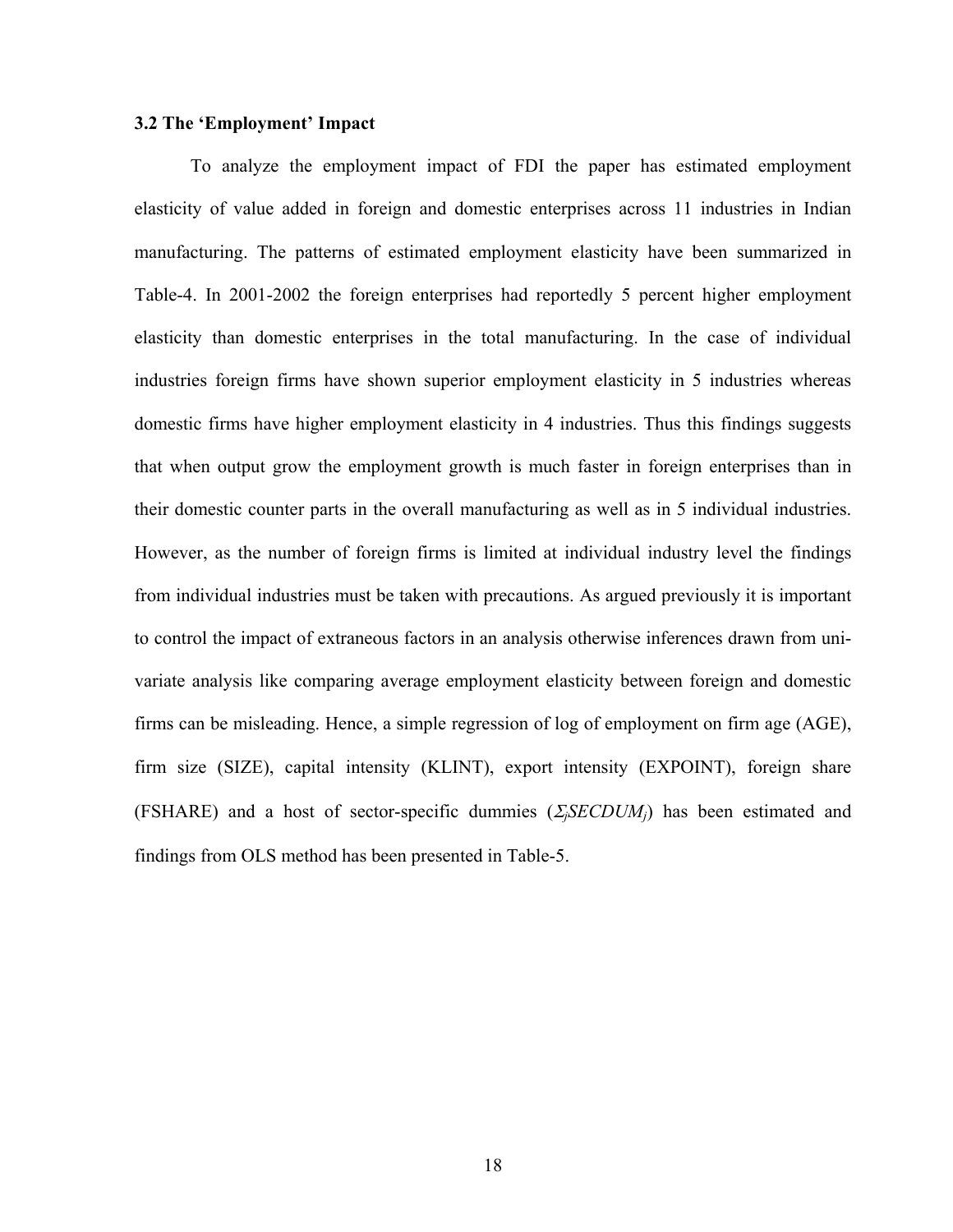|                                     | $\rightarrow$                |                     |               |  |
|-------------------------------------|------------------------------|---------------------|---------------|--|
|                                     | <b>Employment Elasticity</b> |                     |               |  |
| Industry                            | Foreign Firms (FF)           | Domestic Firms (DF) | FF as % of DF |  |
| Food, beverages & tobacco products  | $-0.072$                     | 0.820               | $-8.83$       |  |
| Textile, leather & footwear         | 0.607                        | 0.166               | 365.52        |  |
| Rubber & plastic products           | 0.093                        | 0.876               | 10.66         |  |
| Cement & glass                      | #                            | 0.491               |               |  |
| Chemicals excluding pharmaceuticals | 0.865                        | 0.520               | 166.41        |  |
| Electrical machinery                | 0.853                        | 0.647               | 131.91        |  |
| Non-electrical machinery            | 0.392                        | 0.879               | 44.55         |  |
| Transport equipment                 | 0.684                        | 0.511               | 133.76        |  |
| Pharmaceuticals                     | 0.616                        | 0.542               | 113.59        |  |
| Electronics                         | 0.693                        | 0.745               | 93.02         |  |
| Misc. Manufacturing                 | #                            | 0.604               |               |  |
| All Industries                      | 0.637                        | 0.610               | 104.51        |  |

**Table-4 Employment elasticity of output of foreign and domestic firms in Indian manufacturing, 2001-2002** 

Note: Elasticity is obtained from regressing log of employment on log of net value-added (NVA); #-elasticity is not estimated due to few numbers of foreign firms.

Source: Author's estimation based on PROWESS Database (2003).

The employment model explains the variation in the (log) number of employment of Indian manufacturing enterprises quite well, nearly around 29 percent, and overall the model is highly significant by the F-test. FSHARE after adjusting for other firm-specific factors and sectoral dummies comes up with a negative sign but could not reach any accepted levels of significance. This would suggest that employment performance of foreign and domestic firms does not differ statistically. This finding can be explained with reference to the ongoing restructuring process in the Indian manufacturing on account of shift of policy regime from inward-looking to outward-looking during 1990s and the modification of the behaviour of domestic firms in the face of competition from foreign firms. The continuing process of economic reforms including removal of import restrictions and liberal FDI policy in the 1990s had dramatically increased the competitive pressure on the domestic firms hitherto shielded from global competition. The instinct of business survival led the domestic firms to improve their productivity, shed non-core activities, brought in management changes and move towards capital intensive and knowledge-based technology usually employed by their foreign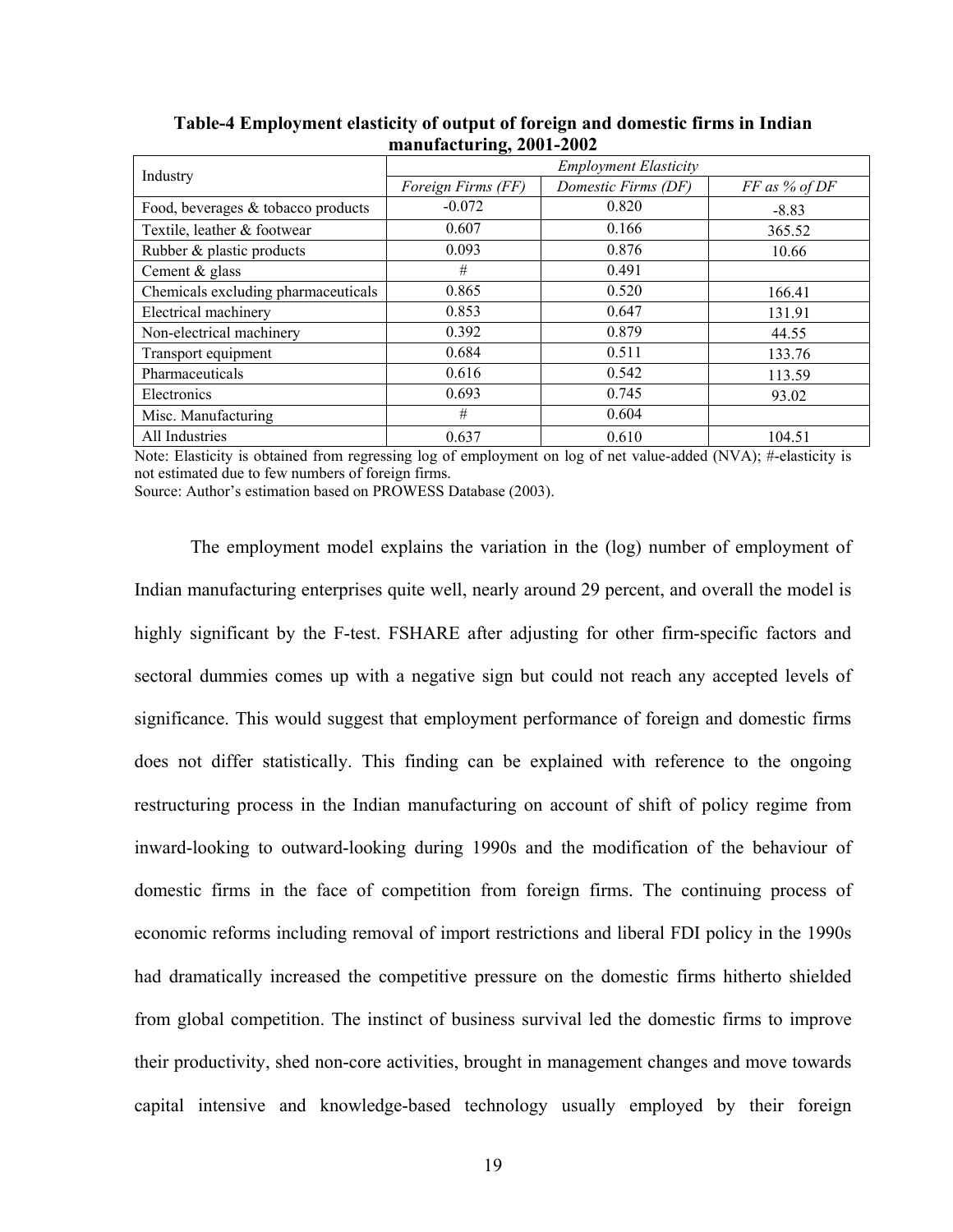competitors. Thus the nature of technology in the domestic firms is converging towards that in foreign firms in any particular industry and this may partially explain the fact that employment generation does not differ with respective to the different levels of foreign ownership.

| Dependent Variable: Log of employees |                                     |                                 |                |  |
|--------------------------------------|-------------------------------------|---------------------------------|----------------|--|
| Independent Variable                 | <b>Un-standardized Coefficients</b> | Fully-standardized Coefficients |                |  |
|                                      | (t value)                           | Value                           | Rank           |  |
| <b>AGE</b>                           | 0.01816568***                       | 0.307                           | $\overline{2}$ |  |
|                                      | (6.12)                              |                                 |                |  |
| <b>SIZE</b>                          | $0.00079063***$                     | 0.356                           | $\mathbf{1}$   |  |
|                                      | (2.62)                              |                                 |                |  |
| <b>KLINT</b>                         | $-4.34455756***$                    | $-0.255$                        | $\overline{3}$ |  |
|                                      | (4.16)                              |                                 |                |  |
| <b>EXPOINT</b>                       | 0.00301732                          | 0.055                           | 14             |  |
|                                      | (0.96)                              |                                 |                |  |
| <b>FSHARE</b>                        | $-0.00155570$                       | $-0.029$                        | 15             |  |
|                                      | (0.51)                              |                                 |                |  |
| D Food, beverages & tobacco          | $-0.22476413$                       | $-0.056$                        | 12             |  |
| products                             | (0.69)                              |                                 |                |  |
| D Textile, leather & footwear        | $-0.21031394$                       | $-0.057$                        | 11             |  |
|                                      | (0.74)                              |                                 |                |  |
| D Rubber & plastic products          | $-0.49892070$                       | $-0.107$                        | 9              |  |
|                                      | (1.56)                              |                                 |                |  |
| D Cement & glass                     | $-0.27717287$                       | $-0.055$                        | 13             |  |
|                                      | (1.06)                              |                                 |                |  |
| D Chemicals excluding                | $-0.62029427**$                     | $-0.175$                        | 4              |  |
| pharmaceuticals                      | (2.24)                              |                                 |                |  |
| D Electrical machinery               | $-0.55271808**$                     | $-0.118$                        | 6              |  |
|                                      | (1.99)                              |                                 |                |  |
| D Non-electrical machinery           | $-0.53372669$                       | $-0.116$                        | $\tau$         |  |
|                                      | (1.58)                              |                                 |                |  |
| D Transport equipment                | $-0.33725766$                       | $-0.077$                        | 10             |  |
|                                      | (1.15)                              |                                 |                |  |
| D Pharmaceuticals                    | $-0.47293109$                       | $-0.115$                        | 8              |  |
|                                      | (1.60)                              |                                 |                |  |
| D_Electronics                        | $-0.65364233*$                      | $-0.132$                        | 5              |  |
|                                      | (1.84)                              |                                 |                |  |
| Constant                             | 6.79306976***                       |                                 |                |  |
|                                      | (25.67)                             |                                 |                |  |
|                                      |                                     |                                 |                |  |
| F(15,<br>310)                        | 8.07                                |                                 |                |  |
| Prob > F                             | 0.0000                              |                                 |                |  |
| Observations                         | 326                                 |                                 |                |  |
| R-squared                            | 0.2889                              |                                 |                |  |

**Table-5 Results from employment regression** 

Note: Robust t-statistics in parentheses; Base category in the case of sectoral dummies is the Misc. Manufacturing; \* Significant at 10%; \*\* significant at 5%; \*\*\* significant at 1%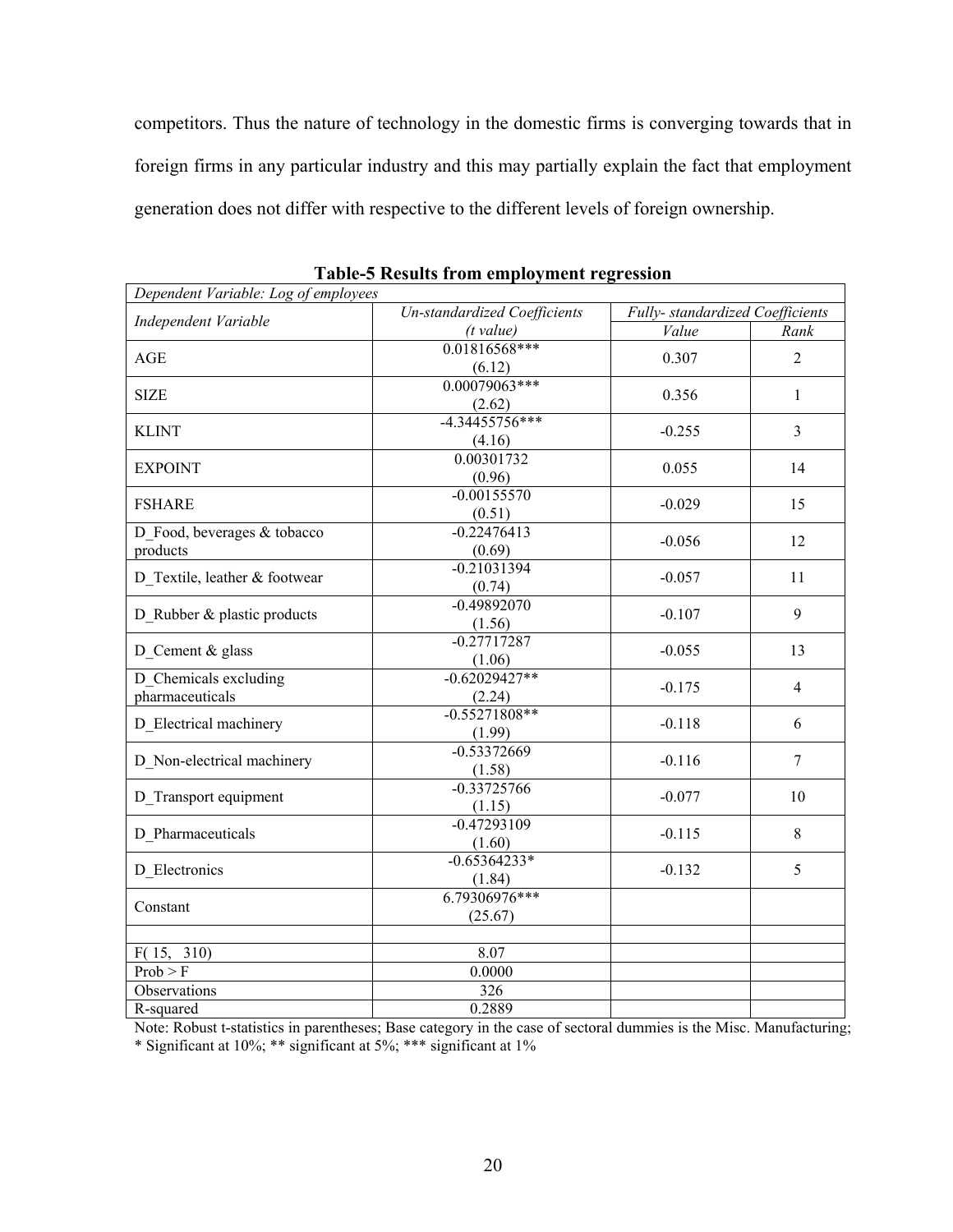Among other determinants of employment performance, firm age and size, both come out significantly with a positive sign. This results along with the previous results from wage determination point to an interesting aspect in the labour impact of firm size. As the size of the firm is increasing the number of employment is increasing and also the total wage bill is increasing but lesser than the increase in employment causing a negative relationship between firm size and wage rate. Accordingly the increase in firm size may be useful from the point of view of more employment but not so much from the per worker's earning point of view. The capital intensity has got a significantly negative impact saying that employment performance of the firms is less in high capital-intensive firms. The role of export intensity on employment is however not significant.

# **4. Concluding Remarks**

This paper has analyzed the role of FDI in two important labour market outcomes, in determining the wage rate and employment performance in Indian manufacturing. Foreign firms are predicted to behave differently from domestic enterprises because they by definition utilize relatively skill-biased and capital-intensive technologies. The empirical verification of the impact of FDI on wages and employment has been proceeded by (1) comparing the average wage rate and employment elasticity of output between foreign and domestic firms and (2) estimating appropriate wage and employment model.

The findings suggest that foreign firms do not have any adverse effects on the manufacturing employment in India as compared to their domestic counterparts while they significantly pay relatively higher to their workers. Therefore this study tends to imply that labour in fact had benefited from foreign investment in India. However given the small size of